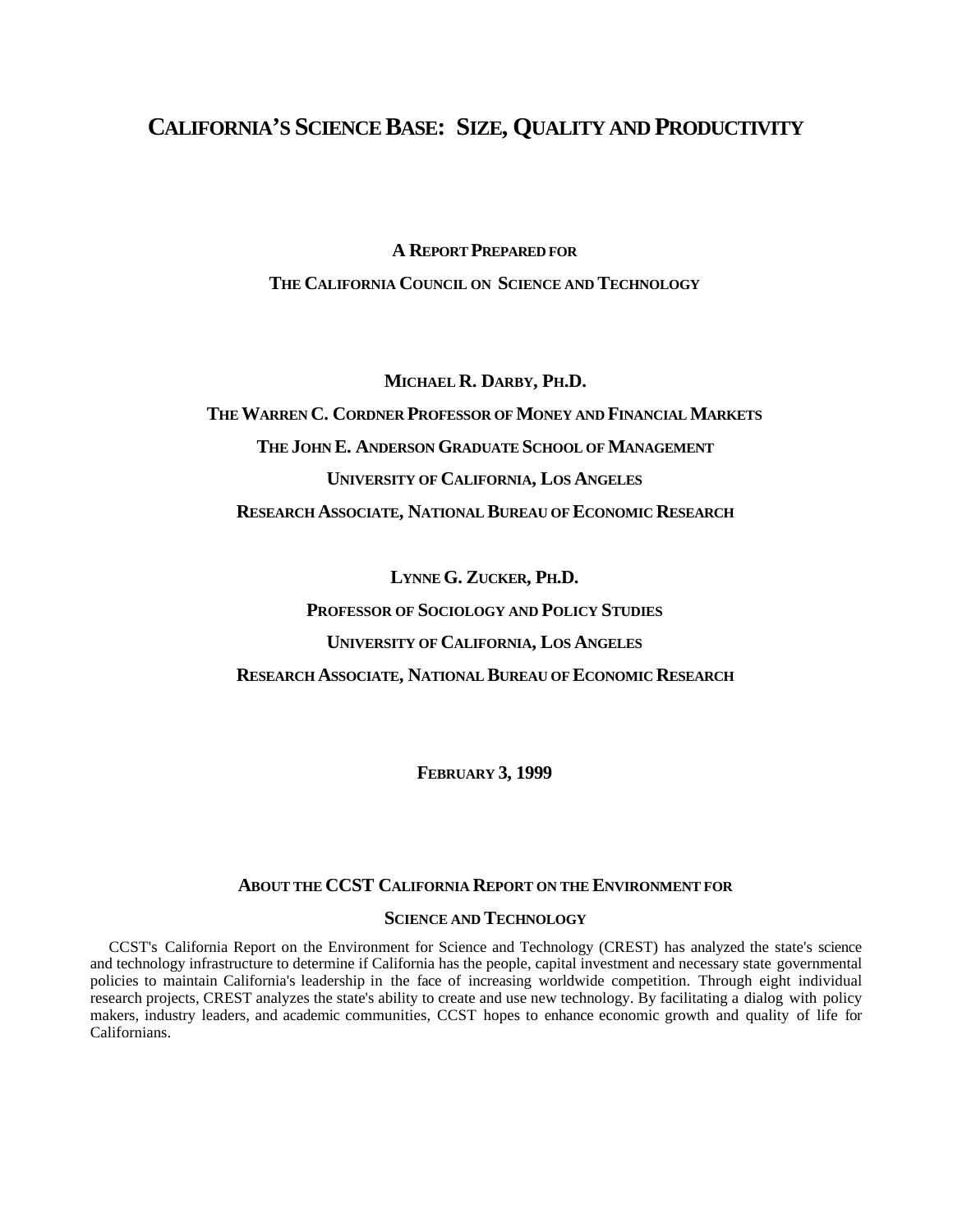#### **ACKNOWLEDGMENTS**

The California Council on Science and Technology gratefully acknowledges support from the W. M. Keck Foundation of Los Angeles, CCST's Sustaining Members, and the State of California.

The authors are indebted to two talented research assistants Xiaogang Wu, who developed the NRC and ISI university data sets, and Gihong Yi, who developed the ISI state data set.

#### **COPYRIGHT**

Copyright 1999 by the California Council on Science and Technology. Library of Congress Cataloging Number in Publications Data Main Entry Under Title:

California's Science Base: Size, Quality and Productivity

ISBN 1-930117-08-6

All rights reserved. No part of this work covered by the copyrights hereon may be reproduced or copied in any form or by any means -- graphic, electronic, or mechanical, including photocopying, recording, taping or information storage and retrieval systems -- without the express written permission of the California Council on Science and Technology.

Note: The California Council on Science and Technology (CCST) has made every reasonable effort to assure the accuracy of the information in this publication. However, the contents of this publication are subject to changes, ommissions, and errors, and CCST accepts no liability for inaccuracies that may occur.

The California Council on Science and Technology is a nonprofit orgainization established in 1988 at the request of the California State Government and sponsored by the major post secondary institutions of California, in conjunction with leading private-sector firms. CCST's mission is to improve science and technology policy and application in California by proposing programs, conducting analyses, and helping government implement policies and initiatives for a better economy and quality of life.

The writers of this publication can be reached for questions or comments on content at the

> California Council on Science and Technology 1130 K Street, Suite 280 Sacramento, California 95814

by voice at (916) 492-0996

by fax at (916) 492-0999

or e-mail at ccst@ccst.ucr.edu

> To order additional copies of this report or other CCST publications contact 909.787.2913 or email ccst@ccst.ucr.edu.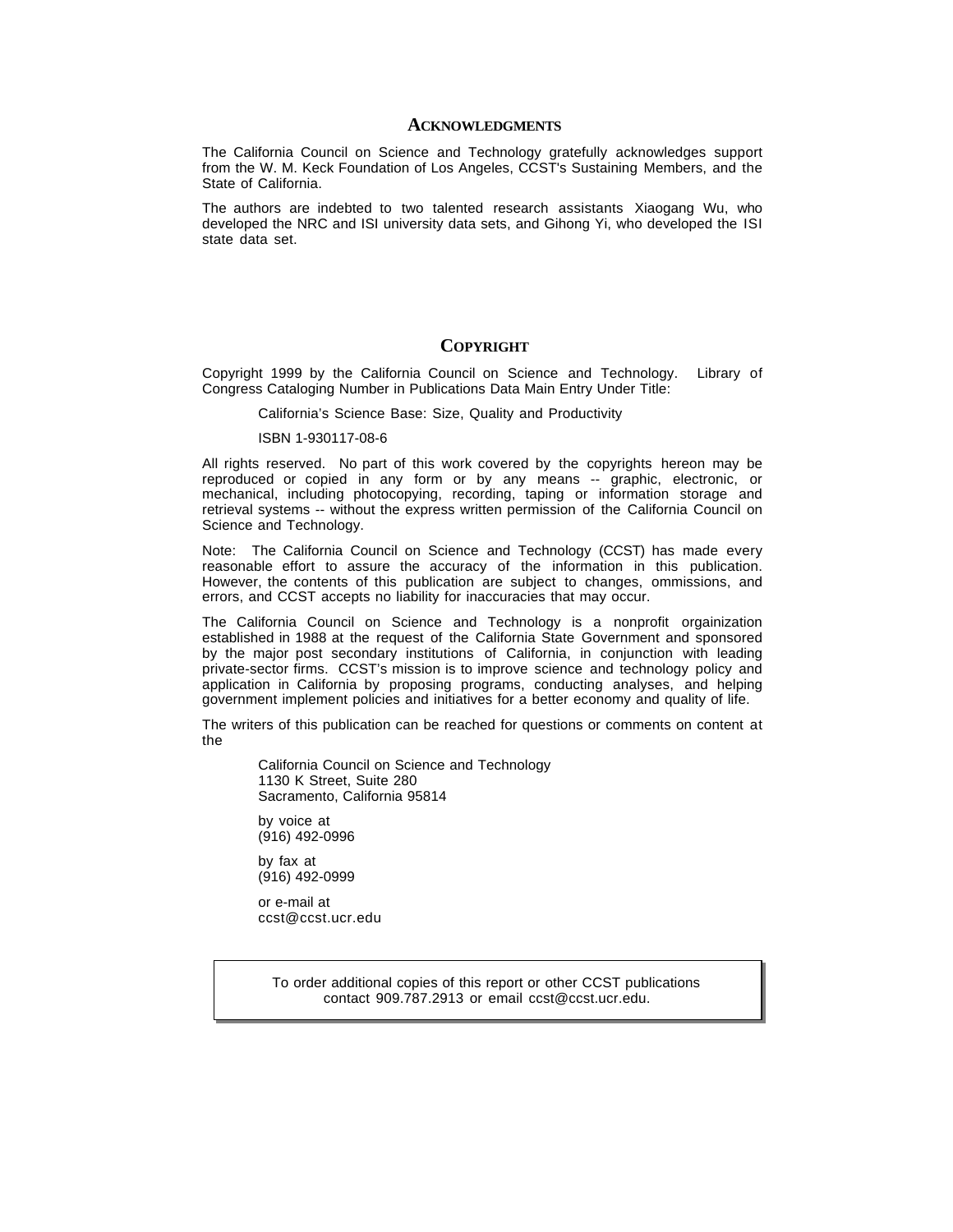# **Table of Contents**

| 2.  |                                                                  |      |  |
|-----|------------------------------------------------------------------|------|--|
| 3.  |                                                                  |      |  |
| 4.  |                                                                  |      |  |
| 5.  |                                                                  |      |  |
| 6.  |                                                                  |      |  |
| 7.  |                                                                  |      |  |
| 8.  |                                                                  |      |  |
| 9.  |                                                                  | --20 |  |
| 9.1 |                                                                  |      |  |
| 9.2 | Appendix B: State Publication Indicators of State Science Base-- |      |  |
| 9.3 |                                                                  |      |  |
| 10. | References----------------------                                 |      |  |

# **List of Figures, Map and Tables**

| Figure 1.  |                                                                                                               |  |
|------------|---------------------------------------------------------------------------------------------------------------|--|
| Figure 2.  |                                                                                                               |  |
| Figure 3.  |                                                                                                               |  |
| Figure 4.  | Science Base Indicators for High-tech States, Top-ten NRC Ranked Research Doctorate Programs ---------------7 |  |
| Figure 5.  |                                                                                                               |  |
| Figure 6.  |                                                                                                               |  |
| Figure 7.  |                                                                                                               |  |
| Figure 8.  |                                                                                                               |  |
| Figure 9.  |                                                                                                               |  |
| Figure 10. |                                                                                                               |  |
| Figure 11. | Share of Top-ten NRC Ranked Doctorate Programs in 1982 and 1993 Studies as Percentage of Share----------12    |  |
| Figure 12. |                                                                                                               |  |
| Figure 13. |                                                                                                               |  |
| Figure 14. |                                                                                                               |  |
|            |                                                                                                               |  |
| Figure 16. |                                                                                                               |  |
|            |                                                                                                               |  |
| Figure 18. |                                                                                                               |  |
| Figure 19. |                                                                                                               |  |
|            |                                                                                                               |  |
|            |                                                                                                               |  |
|            |                                                                                                               |  |
|            |                                                                                                               |  |
| Map $1$ .  |                                                                                                               |  |
| Table 1.   |                                                                                                               |  |
| Table A1.  |                                                                                                               |  |
| Table B1.  |                                                                                                               |  |
| Table C1.  |                                                                                                               |  |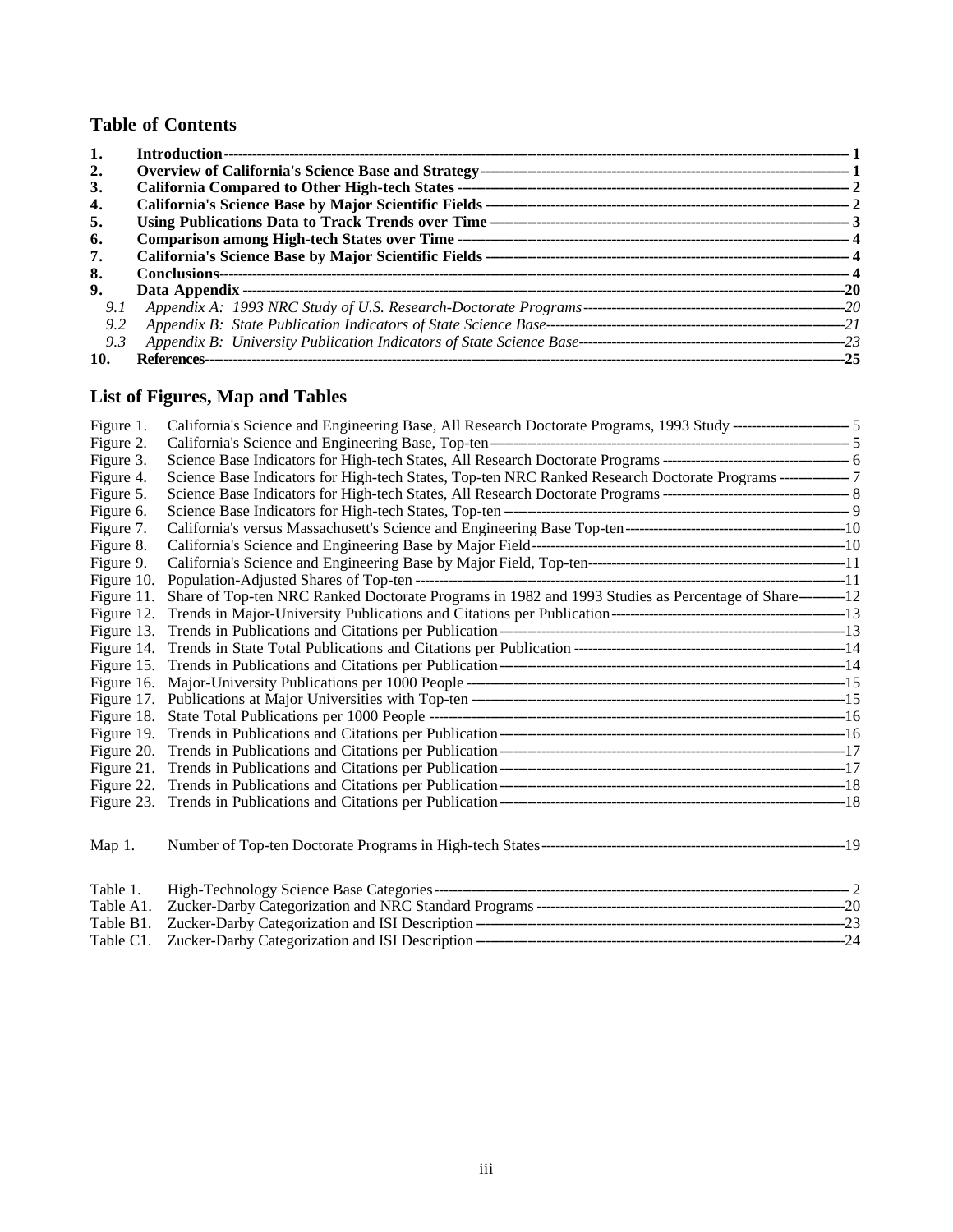# **1. Introduction**

Since the national policy decisions consequent upon Vannevar Bush's 1945 report, American economic growth has been propelled by federal support for basic, largely academic research, to create the flow of scientific and engineering knowledge which underlies technological progress and productivity growth. California has supplemented this national policy by supporting a system of world-class public universities, which, in combination with the state's outstanding private universities, have provided it with one of the finest science bases for economic development in the world.

Science and engineering have both a universal and local dimension. Discovery of basic laws of nature result in knowledge which can be shared by other scientists and engineers everywhere. However, new – especially breakthrough – knowledge is frequently tacit in nature and difficult to explain to others, inevitably embodied in the discoverers and those who actually do bench science with them. During the period that new knowledge is systemized and diffused, it is likely to be applied commercially near where it is discovered. Social scientists have documented the advantages of this "geographically localized knowledge" to the research productivity and market success of firms located near the great research centers.<sup>1</sup> Indeed, the very best academic scientists are often directly involved in commercialization of their discoveries through participation as principals or consultants to firms newly established for that purpose.<sup>2</sup>

# **2. Overview of California's Science Base and Strategy**

To be a leader in cutting edge technologies where the greatest growth is occurring, a state must have an excellent science base which provides the source for continuous technological advances. This report investigates quantitative indicators of California's science base both in comparison to the nation as a whole and to other high-tech states. Our first set of indicators is based on data collected in preparing the 1993 National Research Council (NRC) study of U.S. research-doctorate programs (Goldberger, Maher, and Flattau 1995, see Data Appendix A for details). These data basically cover the situation as of the late 1980s and early 1990s and are the most recent comprehensive data allowing comparison of the quantity and quality of the academic science base for technological progress.

The adequacy of the science base as a determinant of growth in technological employment must be judged relative to the number of people depending on that base for geographically localized economic growth effects. Ph.D.s produced, doctorate program faculty, federal grants, publications, and citations per publication for all (science and engineering) doctorate programs in California are summarized in Figure 1 as a percentage of the national average per capita values. $3$  The upper bar for each variable represents the California value while the lower bar of the pair is the average value for all 13 high-tech states.<sup>4</sup> California – like the high-tech states generally – ranges  $15$ to 20 percent above the national norm on most indicators except that faculty numbers at 85% of the national average are unusually low while citations per publication (the standard measure of scientific impact or quality) at 133% is high not only relative to the national norm but also relative to other high-tech states: With fewer faculty than the national average, California produces as many Ph.D.s, federal grants, and publications per capita as other hightech states and those publications are of substantially higher quality.

This apparent strategy of concentrating on fewer and more stellar academics is confirmed dramatically in Figure 2 which examines these same indicators when only doctorate programs ranked by the NRC among the top ten are considered. As noted above, faculty and doctoral students in the best programs are the most likely source of the scientific breakthroughs which sometimes lead to formation of whole new industries and transformation of existing industries. Thus, they play a special role in conferring localized economic development benefits on the areas which possess them. Not surprisingly given this prior literature, top-ranked programs are much more prominent among high-tech states than in the nation generally. However, for top-ten-program Ph.D.s, faculty, federal grants, and publications, California produces between 150 and 200% more than the national average per capita while high-tech states generally produce only a bit over 50% above the national average. Even citations per publication are 14% above the national average (compared to 3% for high-tech states as a whole). Thus California's science base is built upon relatively few university faculty members of extraordinary quality.

See particularly, Jaffe (1989), Jaffe, Trajtenberg, and Henderson (1993), Edwin Mansfield (1995) and Zucker, Darby, and Brewer (1998).

<sup>&</sup>lt;sup>2</sup> Zucker and Darby (1996) and Zucker, Darby, and Armstrong (1998). These "star" scientists' involvement appears to play a major role in determining which firms utilizing breakthrough discoveries will be most successful. Interestingly, these scientists often publish more and better science during the period of their academic involvement, apparently due to the greater resources which result from their commercial activities.

<sup>&</sup>lt;sup>3</sup> Citations per publication are not on a per capita basis because they are normalized per publication.

<sup>&</sup>lt;sup>4</sup> For purposes of this study, high-tech states are defined as California, Connecticut, the DC-plex (DC, Maryland, Virginia), Illinois, Massachusetts, Michigan, New Jersey, New York, Ohio, Pennsylvania, Texas, Washington, and Wisconsin.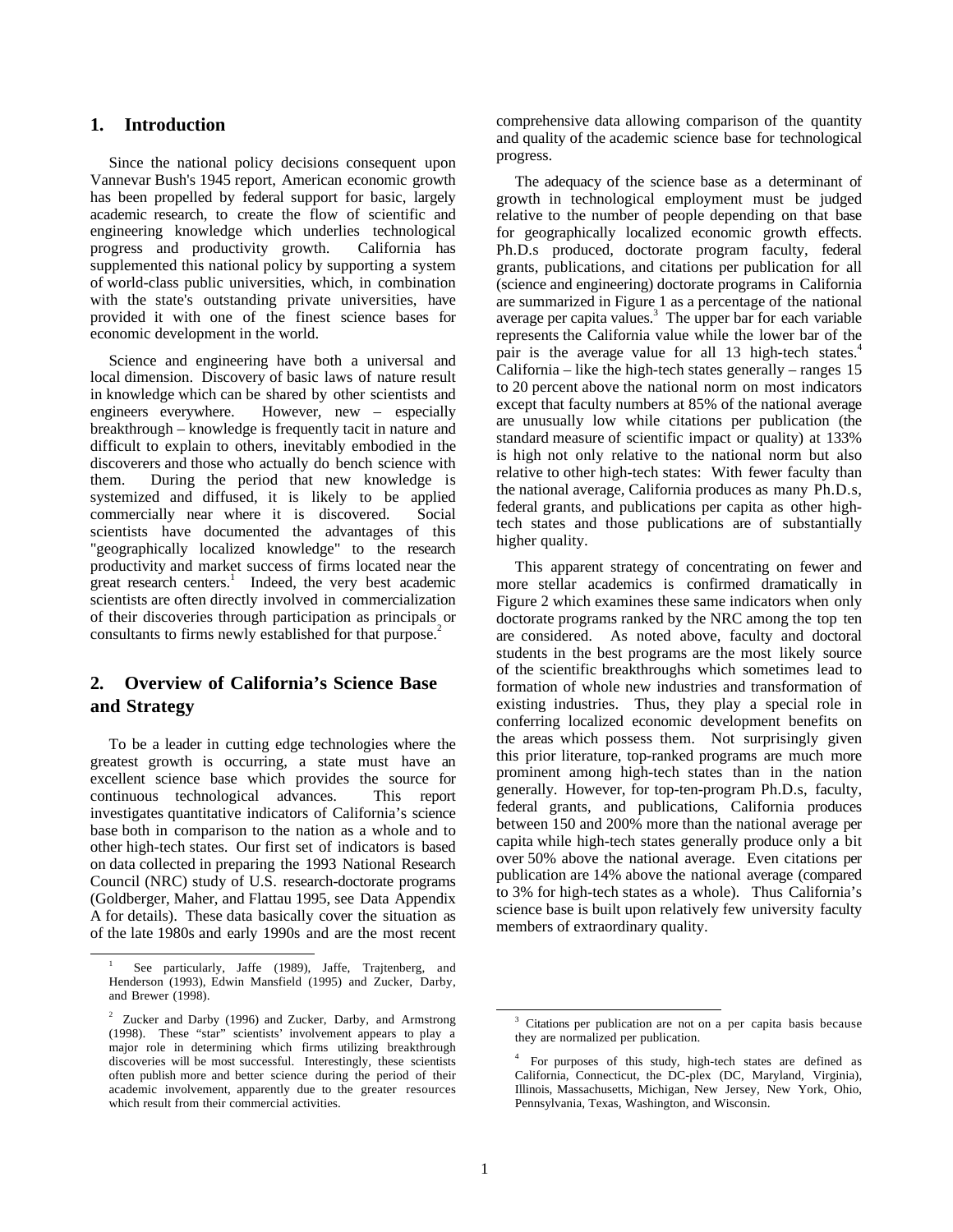# **3. California Compared to Other Hightech States**

California as the most populous state has a far larger science and engineering base than any of the other majorscience states whether we consider all research doctorate programs or only top-ten programs as illustrated in Figures 3 and 4. However, California's superiority disappears on a per capita basis: On this basis, California is squarely in the middle among the other high-tech states in terms of science indicators based on all programs (Figure 5). For the population-adjusted indicators and top-ten ranked programs, California generally can claim second place to Massachusetts (Figure 6), although Connecticut, Washington, and Wisconsin are much closer to California than California is to Massachusetts.<sup>5</sup> The two leaders are compared on the population-adjusted, topten basis in Figure 7. Massachusetts's dominance derives primarily from the large number of faculty both overall (197% of the national average) and particularly on the topten basis (531% versus 252% for California and 152% for all high-tech states).

# **4. California's Science Base by Major Scientific Fields**

Scientific and engineering disciplines are more relevant to particular industries than others, and we have accordingly divided the major disciplines into five distinct fields or clusters as detailed in Table 1: Biology/Medical/Chemical ("Bio/chem" for short), Computer Software/Information Processing/Interactive or Multi-Media--technical ("Information Technology"), Integrated Circuits/Semiconductors/High-Temperature Superconductors ("Semi/superconductors"), Other Engineering, and Other Science. Figures 8 and 9 report California's science base indicators by each of these major fields for all doctorate programs and for top-ten ranked programs only.

Map 1 plots the total number of top-ten science and engineering doctorate programs in both the 1982 and 1993 NRC studies for each of the high-tech states.<sup>6</sup> This single statistic appears to be the most comparable measure across time using the NRC data base. California clearly dominates on this total number, but Massachusetts is second in 1993 even without correction for population. Figure 10 plots the population-adjusted shares of top-ten programs overall and for all five major science and

## **Table 1. High-Technology Science Base Categories**

| High-Technology Science Base Categories         |  |  |
|-------------------------------------------------|--|--|
| (A) "Bio/chem" (Biology/Medical/Chemical)       |  |  |
| 51 Biochemistry & Molecular Biology             |  |  |
| 52 Cell & Developmental Biology                 |  |  |
| 53 Molecular & General Genetics                 |  |  |
| 56 Ecology, Evolution & Behavioral              |  |  |
| 55 Pharmacology                                 |  |  |
| 23 Chemistry                                    |  |  |
| 62 Biomedical Engineering                       |  |  |
| 32 Chemical Engineering                         |  |  |
| 54 Neurosciences                                |  |  |
| 57 Physiology                                   |  |  |
| (B) "Information Technology" (Computer          |  |  |
| Software/Information Processing/ Interactive or |  |  |
| Multi-Media--technical)                         |  |  |
| 26 Computer Sciences                            |  |  |
| 25 Mathematics                                  |  |  |
| (C) "Semi/superconductors" (Integrated          |  |  |
| Circuits/Semiconductors/High-Temperature        |  |  |
| Superconductors)                                |  |  |
| 24 Physics                                      |  |  |
| 30 Electrical Engineering                       |  |  |
| 34 Materials Science                            |  |  |
| 31 Mechanical Engineering                       |  |  |
| (D) Other Engineering                           |  |  |
| 61 Aerospace Engineering                        |  |  |
| 33 Civil Engineering                            |  |  |
| 63 Industrial Engineering                       |  |  |
| (E) Other Science                               |  |  |
| 65 Oceanography                                 |  |  |
| 29 Astrophysics/Astronomy                       |  |  |
| 28 Statistics/Biostatistics                     |  |  |
| 27 Geoscience                                   |  |  |

California and the high-tech state average. Generally high-tech states had about 150% higher numbers of topten programs than would be predicted by their populations compared to 250 to 300% for California. We see that overall California declined only slightly in its share of top-ten programs (from 278 to 275% of the national average). California noticeably increased its share in the Biology/Medical/Chemical cluster and decreased its share in both the Computer Software/Information Processing/Interactive and Multi-Media--technical and Integrated Circuits/Semiconductors/ High-Temperature Superconductors clusters.

In Figure 11, we indicate the strength of each of the high-tech states overall and for three largest of the five major fields in terms of population-adjusted shares of topten programs in both the 1982 and 1993 studies. Connecticut fell sharply overall (from 412% in 1982 to 223% in 1993) primarily due to loss of a dominant position in the information technology cluster. The DC-

<sup>&</sup>lt;sup>5</sup> Note that Ohio has no top-ten ranked doctoral programs in either the 1993 or 1982 study.

<sup>&</sup>lt;sup>6</sup> The number of programs for Other Engineering and Other Sciences was too small for the numbers to be meaningful for most states.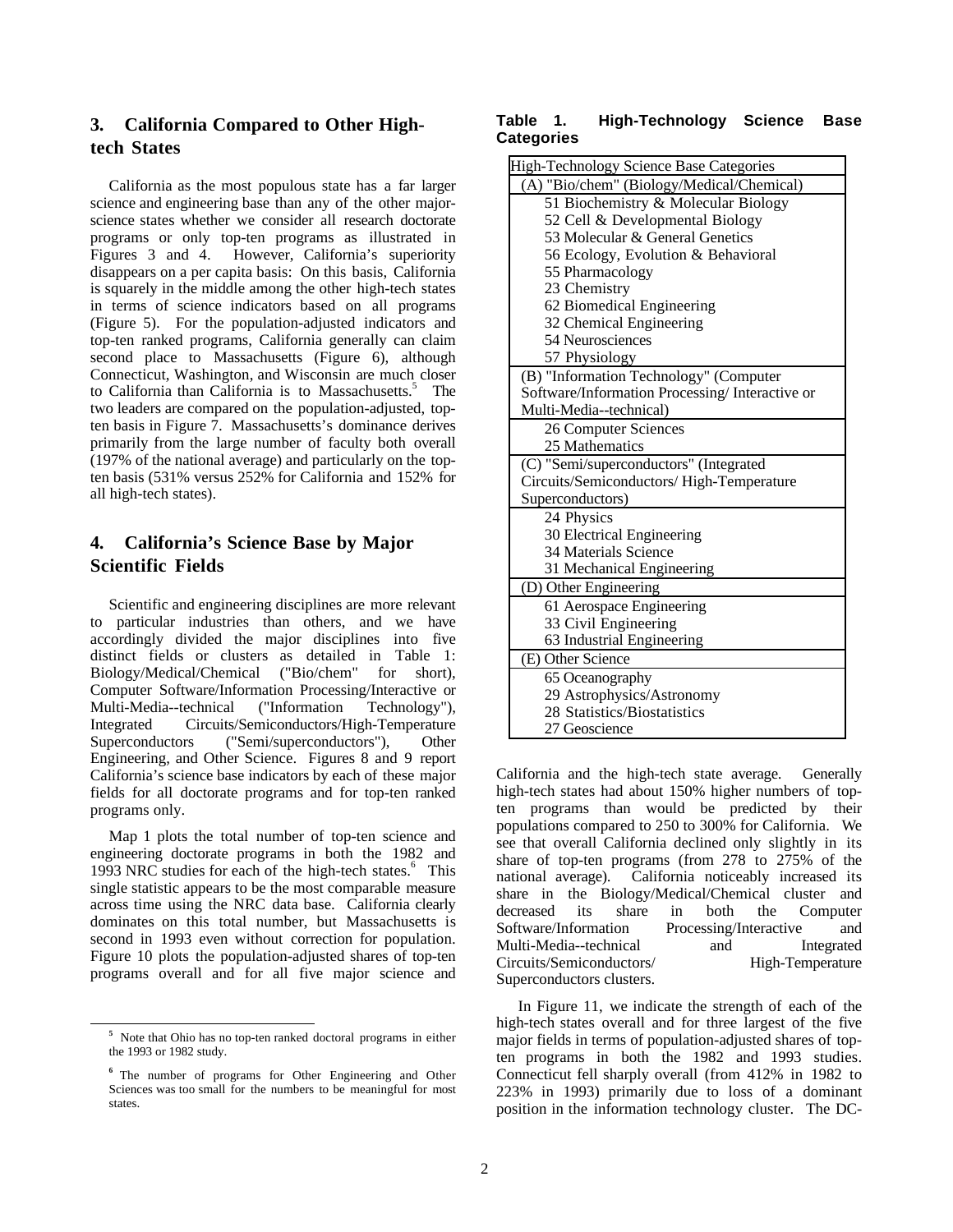plex made notable progress led by the Biology/Medical/Chemical cluster.

# **5. Using Publications Data to Track Trends over Time**

As we have seen, the 1993 NRC study provides rich detail on the academic science base around 1988-1992 but limited comparability with the 1982 NRC study. Since the data on publications and citations are highly correlated with the other indicators in the 1993 NRC study, we now will use extracts from the Science Citation Index (SCI) data base of the Institute for Scientific Information (ISI) to track those variables over time by university and by state.<sup>7</sup>

It is tricky to follow trends in quantity and quality of a science field over time by tracking publications and citations per publication because the more time that has elapsed, the greater the possible citations to a given publication. Researchers at the ISI have developed a reasonable way to solve this problem partially by using a five-year moving window. Publications are counted as the total publications within the five years and citations are only citations to those publications which occur within the same five years. While this is only a fraction of the total citations that will ultimately be received, it should serve as a reasonable measure of changes in quality.

We examine first the ISI data based on the top 110 universities in terms of federal grants. These are reasonably consistent with the NRC data set in terms of universities covered, but it is impossible to get breakdowns by individual research doctorate programs. Experimentation revealed that we could not get consistency between university program totals and totals by journal subject for the ISI data at the discipline level (universities frequently have faculty from many programs writing in the same discipline). However, for their overlap period, totals from the two sources aligned reasonably well at the level of the five broad science areas aggregated to state totals.<sup>8</sup>

Figure 12 shows the trend from 1985 through 1997 for California and high-tech states generally in terms of publications per 1000 population and citations per publication, where the year refers to the final year of the 5-year moving window for which publications and the corresponding citations are measured. We see that major universities in the average high-tech state have reduced California's lead in both quantity and quality (citations/publication) of publications in science and engineering over the 13-year period.

We have attempted to control for quality of publications in another way, by counting publications and their citations at a major university only if that university has at least one NRC top-ten rated doctorate program in the same broad filed of science and engineering. Figure 13 reports publications per 1000 population and citations per publication for the aggregate of such "top-ten university articles" with the caveat that the quality screen is considerably less stringent than we could and did apply for the NRC data. On this basis, California has been more successful at maintaining a quantitative lead over and qualitative parity with the average high-tech state.

Figure 14 illustrates that when we consider all science and engineering publications -- including those from private industry, research institutes, and non-major universities – the high-tech state average per capita publication rate went above California's after 1984-88 but California did manage to maintain or widen its lead in citations per publication.

Figure 15 compares California with Massachusetts, the leading high-tech state on a per capita basis, in terms of publications per 1000 population and citations per publication for major universities with one or more topten NRC-ranked doctorate programs in the same broad area of science and engineering. In Figure 13 California was holding its own on these measures versus the average high-tech state, but we see that Massachusetts is increasing its lead both in publications per capita and in citations per publication. This trend has negative citations per publication. implications for California's competitive position versus Massachusetts for new cutting-edge technologies and industries.

# **6. Comparison among High-tech States over Time**

As suggested by the 1993 NRC study, when we consider only publications at major universities in Figure 16, Massachusetts dominates on a per capita basis, followed in a distant second by Connecticut. We note, however, that California drifts over time from third into a pack with the DC-plex and Washington state.

 $\frac{1}{7}$  $7$  The ISI has two machine-readable data bases (see Data Appendixes B and C for details) available which approximately serve the purpose. One tracks the top 110 universities (selected on the basis of federal grants received) which can be aggregated to state totals for 37 states and the DC-plex and the other gives the variables by state. The difference between the two is an indication of the publishing activity by authors affiliated with other universities, firms, and research institutes. However, this difference can be misleading since an article is included in the major university total if it has any authors affiliated with them regardless of the participation of other authors and because where co-authors are from two different universities (of the top 110) in the same state the article will appear twice in the university aggregates.

**<sup>8</sup>** Comparing the NRC and ISI university data sets at the major science field and state level of aggregation, we obtained

correlation coefficients of 0.968 and 0.979 for total publications and total citations, respectively.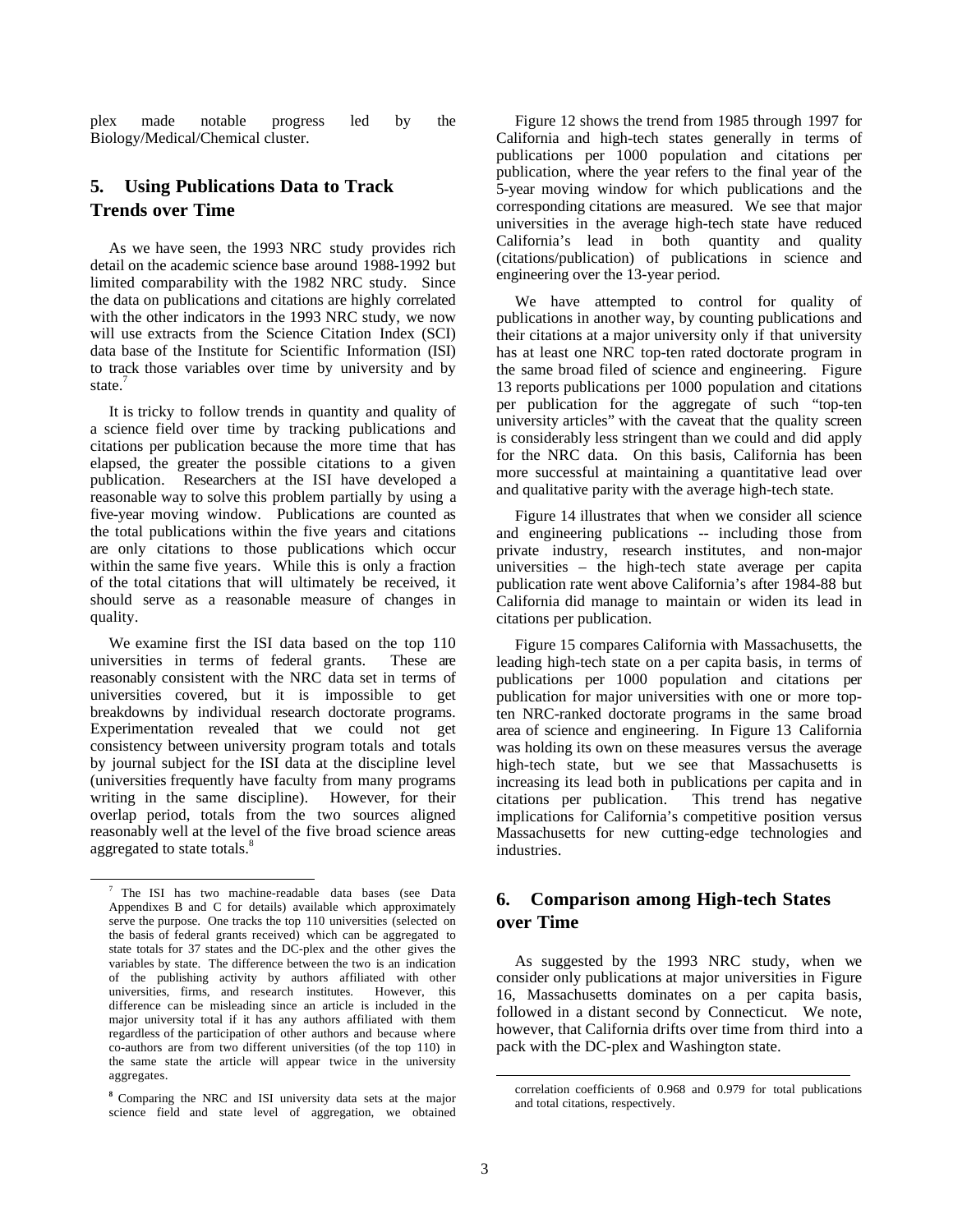Figure 17 reports publications per 1000 population for major universities with one or more top-ten NRC-ranked doctorate programs in the same broad area of science and engineering. On this measure, Connecticut has pulled ahead of California in the 1990s to take second place while Washington state has nearly pulled even with California to tie for third by 1993-97.

When we consider all state publications in Figure 18, the DC-plex ranks a much closer second to Massachusetts, probably because of the prodigious output of government scientists and engineers.<sup>9</sup> We cannot break out these different groups definitively using the ISI data set. California slips from  $5<sup>th</sup>$  to  $7<sup>th</sup>$  ranking among the 12 states plus DC-plex.

# **7. California's Science Base by Major Scientific Fields**

Finally we consider how California is doing by major scientific field over time versus the average high-tech state and Massachusetts in Figures 19-23. For this purpose we focus on publications per 1000 population and citations per publication for major universities with one or more top-ten NRC-ranked doctorate programs in the same broad area of science and engineering. In every case except for Information Technology (Figure 20) California leads the average high-tech state but trails Massachusetts in publications per capita; in the exceptional case California has failed to keep up with the rising high-tech state average. In terms of the quality measure (citations per publication) equals or exceeds the high-tech state average in every case and significantly trails Massachusetts only for the Biology/Medical/Chemical area. Thus California has largely been holding its relative position except relative to Massachusetts in the Biology/Medical/Chemical area and relative to the average high-tech state in Information Technology.

# **8. Conclusions**

California has built a science base that is the largest in the nation and, after adjusting for total state population, among the top two or three in terms of richness and productivity of top scientists. It is these top scientists who are most likely to make and exploit commercially those breakthrough discoveries which transform existing industries and create new ones. California has accomplished this despite limited resources by concentrating resources in comparatively few but excellent doctorate programs in the state's great public and private research universities.

However, over the last decade of budgetary stringency, California has not managed to maintain its relative position. In particular, California has lost important ground to Massachusetts in nearly every area of science and engineering, including the commercially crucial biological/medical/chemical, semi/superconductor, and information technology fields. Indeed in the latter information technology fields. programs, California's top scientists have fallen behind the national per-capita average for their peers.

Thus the glass is both half full and half empty. California's research universities and other scientific base is providing the state a great competitive advantage in this increasingly technological age. But that advantage is slowly eroding not in absolute terms, but relative to other states which are devoting the resource to build the science base for the Route 128s and Silicon Valleys of the next technological revolution.

**<sup>9</sup>** The only other state with substantial non-major university publication is New Jersey, where pharmaceutical and other science-based firms attract many excellent scientists and engineers. Moving from the university to state based measures, New Jersey advances 3 to 5 places from dead last.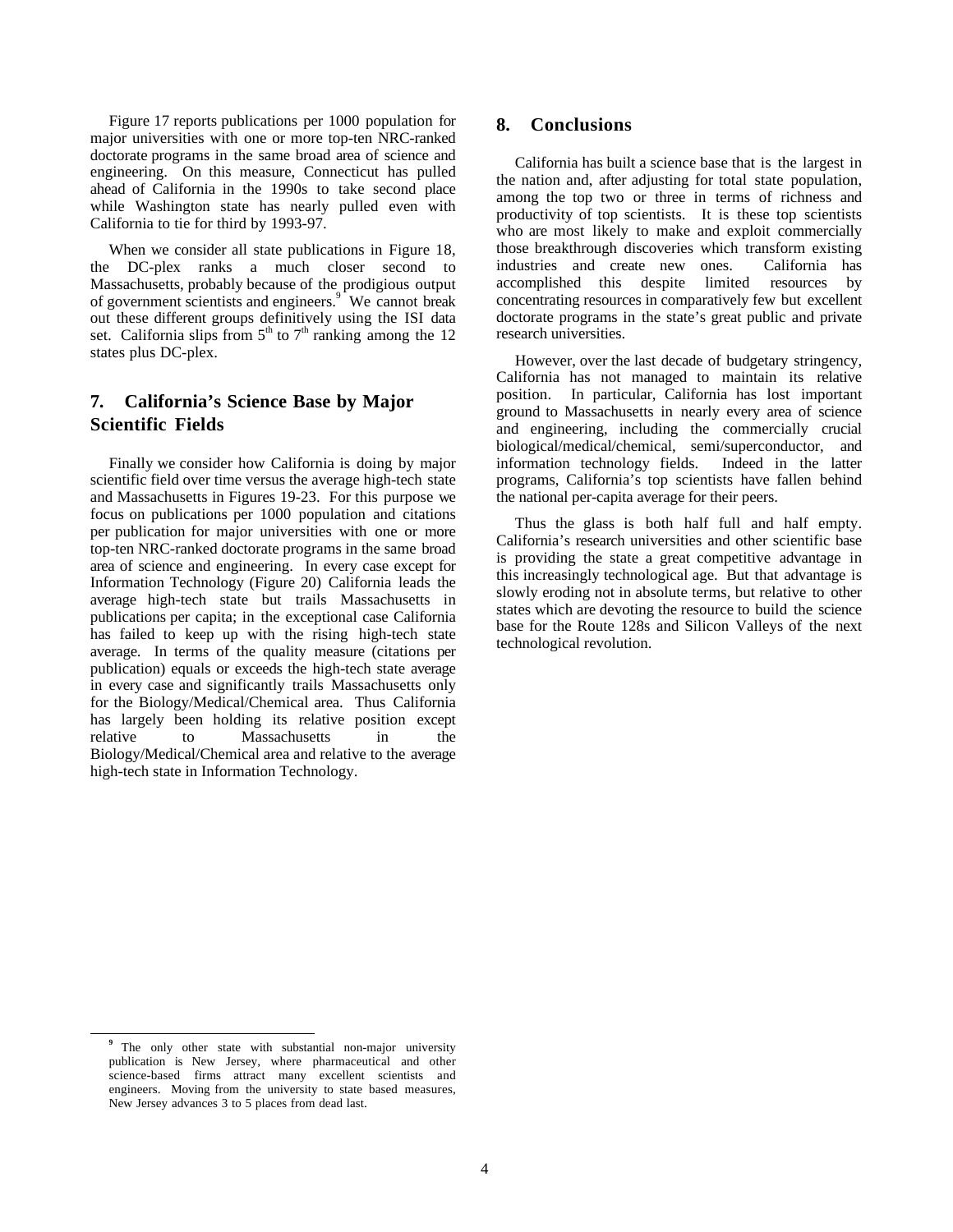

**Figure 1. California's Science and Engineering Base: All Research Doctorate Programs, 1993 Study**



**Figure 2. California's Science and Engineering Base: Top-ten NRC Ranked Research Doctorate Programs, 1993 Study**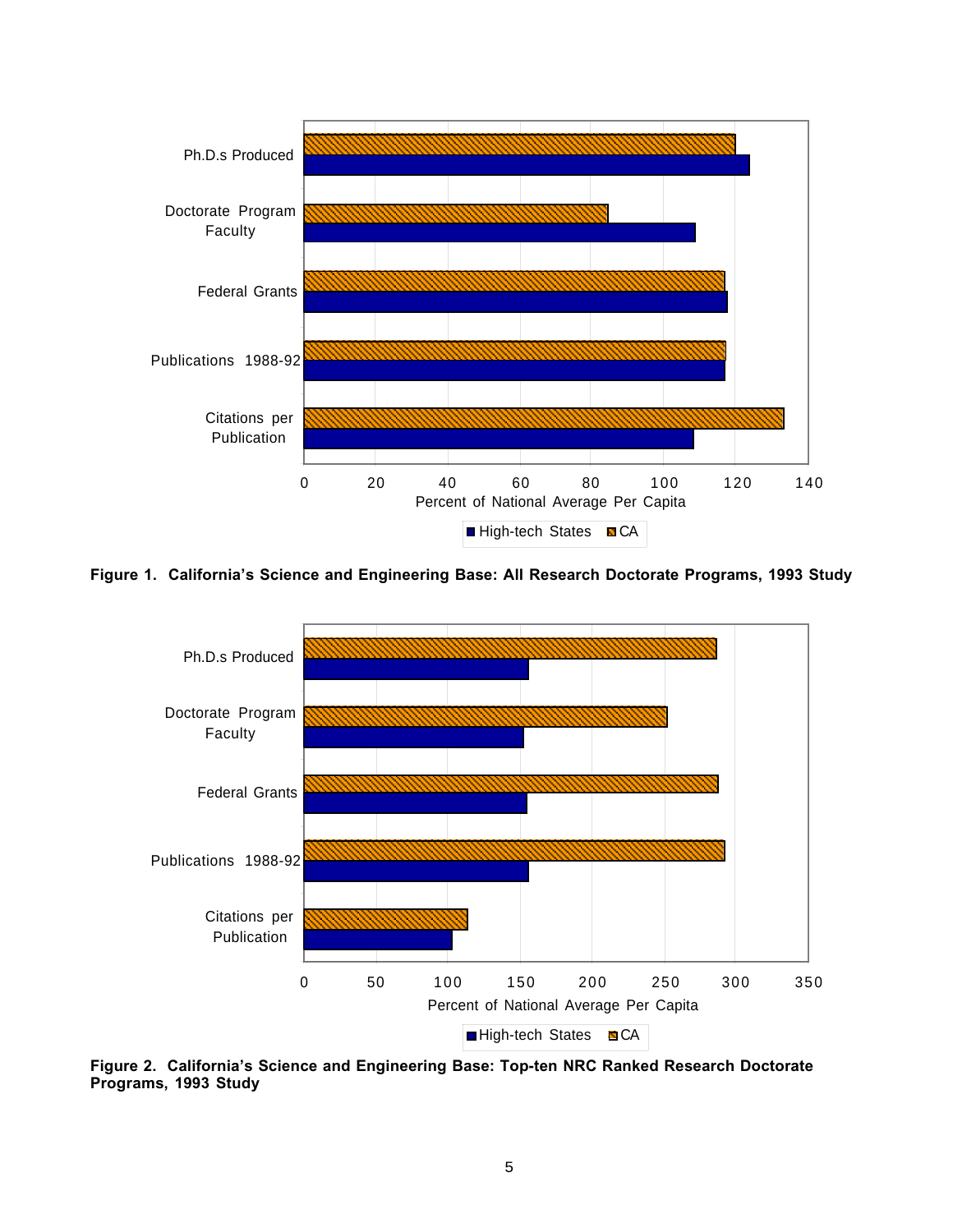

**Figure 3. Science Base Indicators for High-tech States: All Research Doctorate Programs, 1993 Study (Totals Not Adjusted for Population)**

6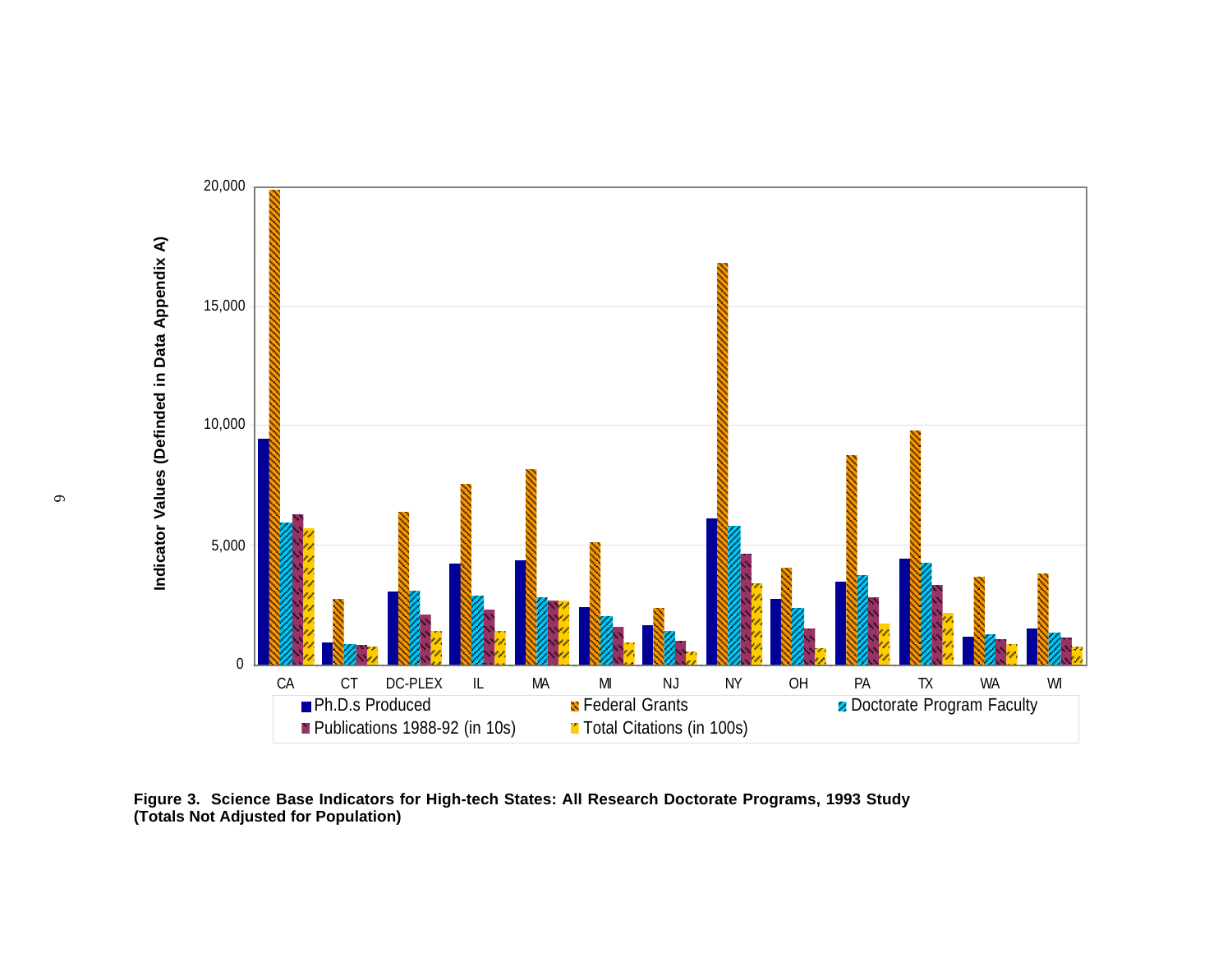

**Figure 4. Science Base Indicators for High-tech States: Top-ten NRC Ranked Research Doctorate Programs, 1993 Study (Totals Not Adjusted for Population)**

 $\overline{\phantom{a}}$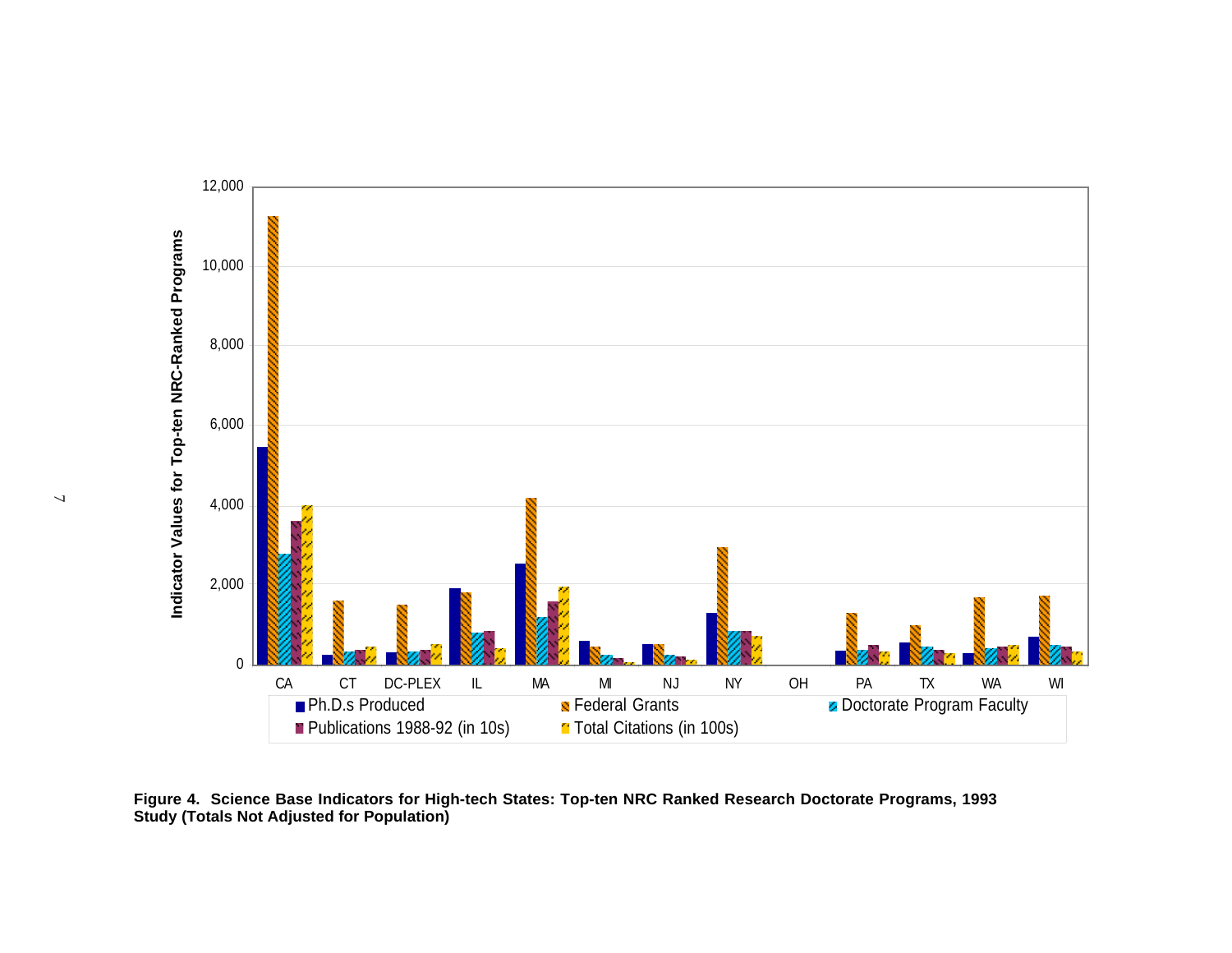

**Figure 5. Science Base Indicators for High-tech States: All Research Doctorate Programs, 1993 Study**

 $\infty$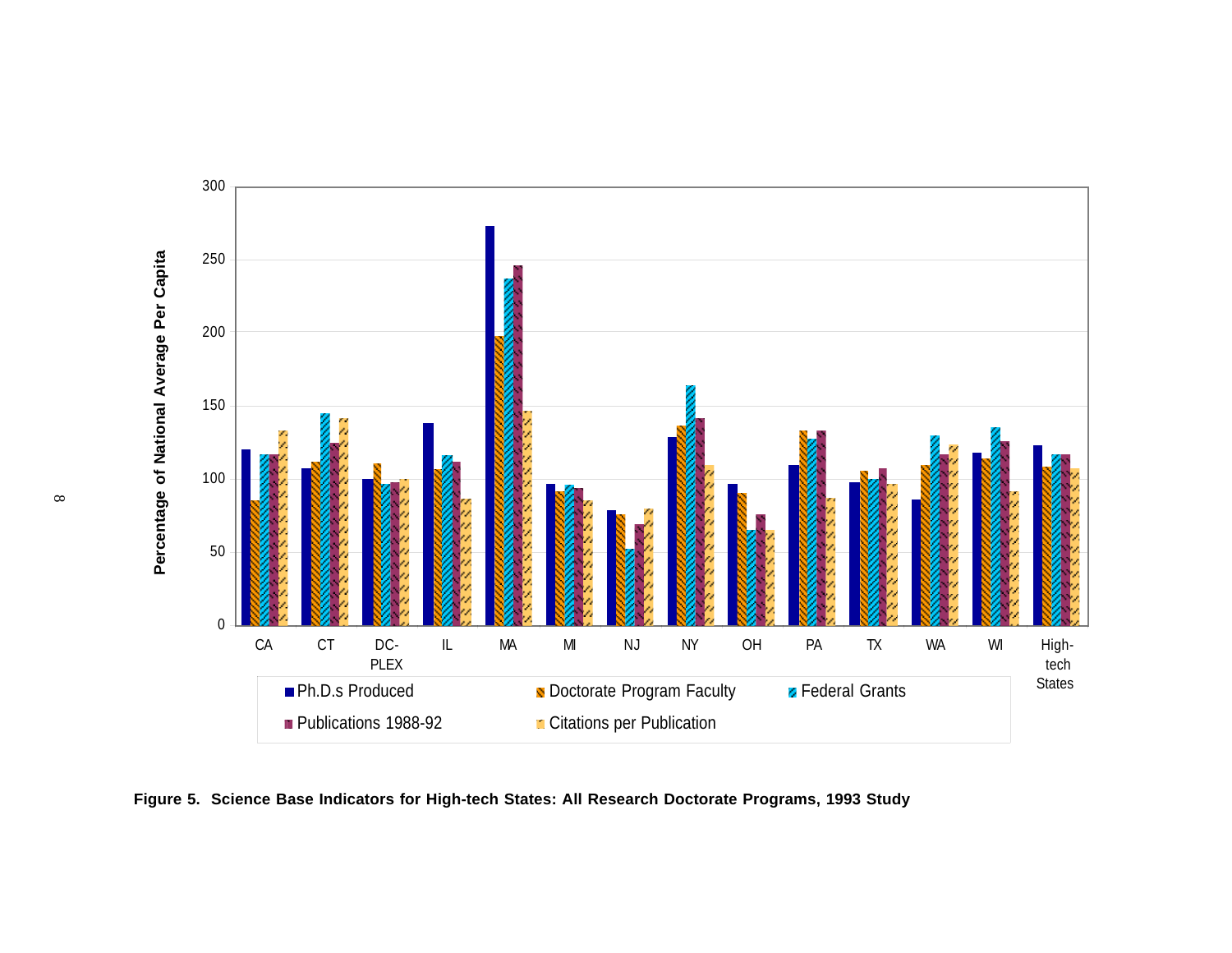

**Figure 6. Science Base Indicators for High-tech States: Top-ten NRC Ranked Research Doctorate Programs, 1993 Study**

 $\circ$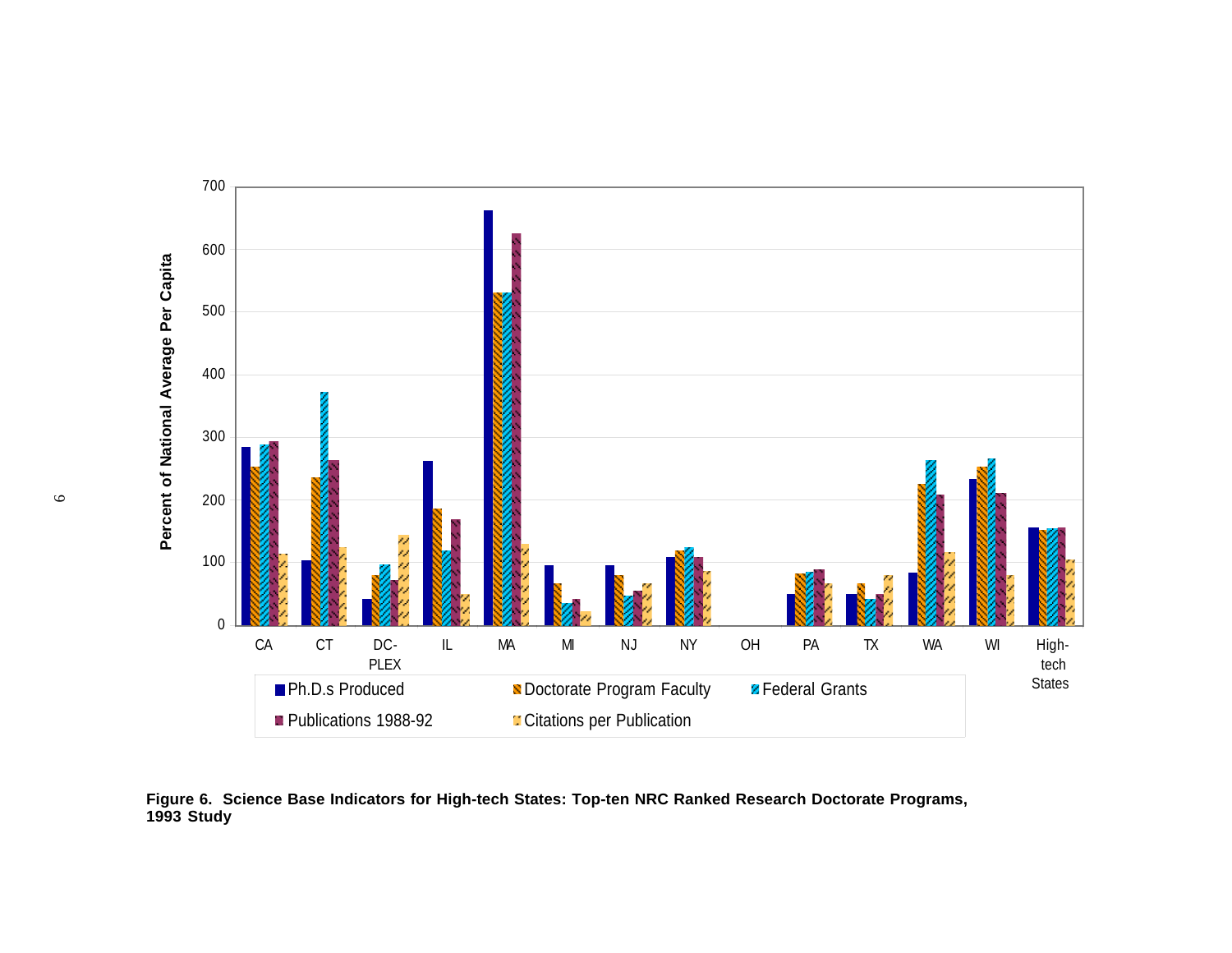

**Figure 7. California's versus Massachusett's Science and Engineering Base: Top-ten NRC Ranked Research Doctorate Programs, 1993 Study**



**Figure 8. California's Science and Engineering Base by Major Field: All Research Doctorate Programs, 1993 Study**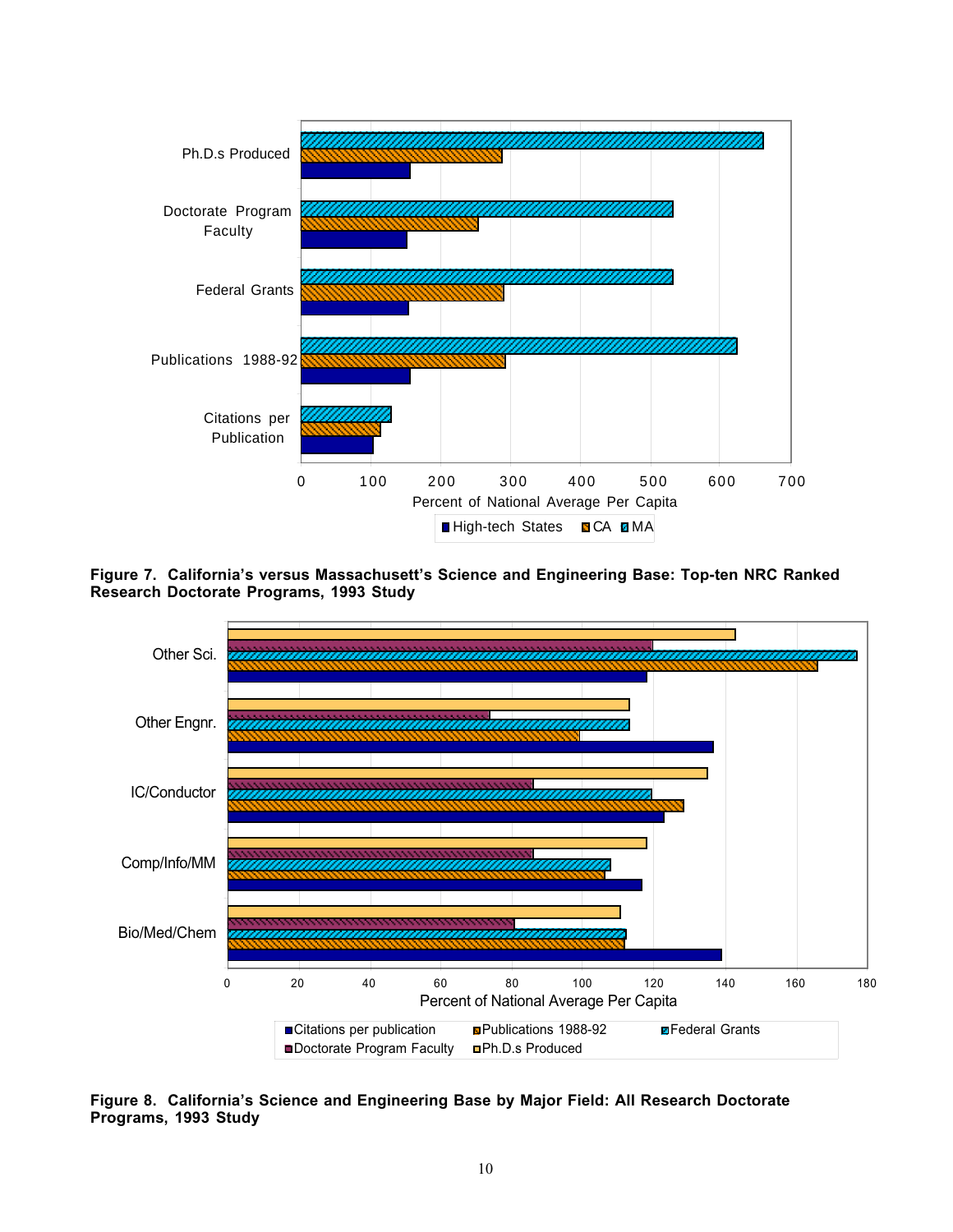

**Figure 9. California's Science and Engineering Base by Major Field: Top-ten NRC Ranked Research Doctorate Programs, 1993 Study**



**Figure 10. Population-Adjusted Shares of Top-ten NRC Ranked Doctorate Programs: Overall and by Major Science & Engineering Field California, versus High-tech State Average, 1982 and 1993 Studies**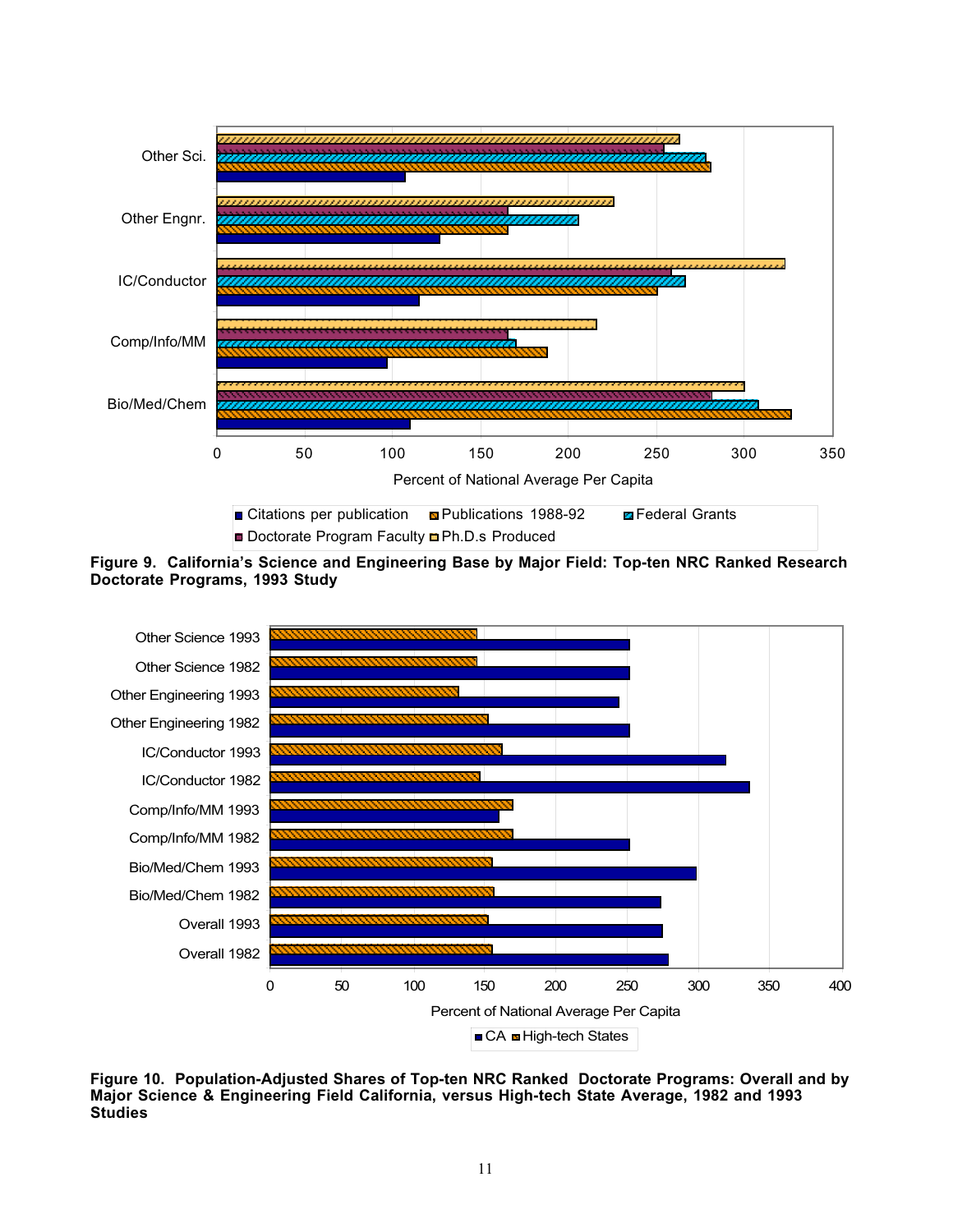

**Figure 11. Share of Top-ten NRC Ranked Doctorate Programs in 1982 and 1993 Studies as Percentage Share of 1988- 92 National Population: Overall and by Three Major Science & Engineering Fields**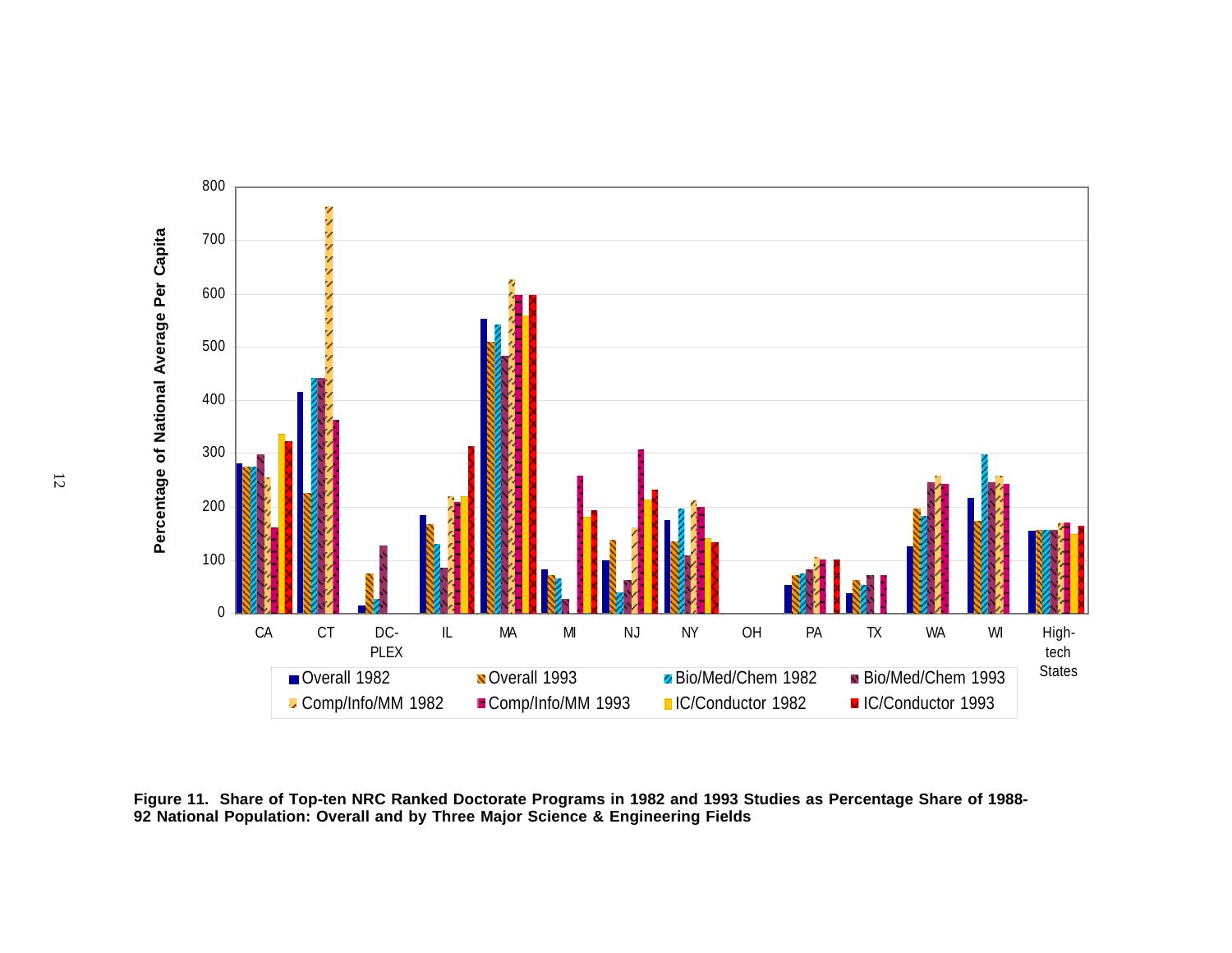

**Figure 12. Trends in Major-University Publications and Citations per Publication: California versus High-tech States Average, 1981-1985 through 1993-1997**



**Figure 13. Trends in Publications and Citations per Publication at Major Universities with Top-ten NRC Ranked Programs in Science & Engineering Area: California versus High-tech States Average, 1981-1985 through 1993-1997**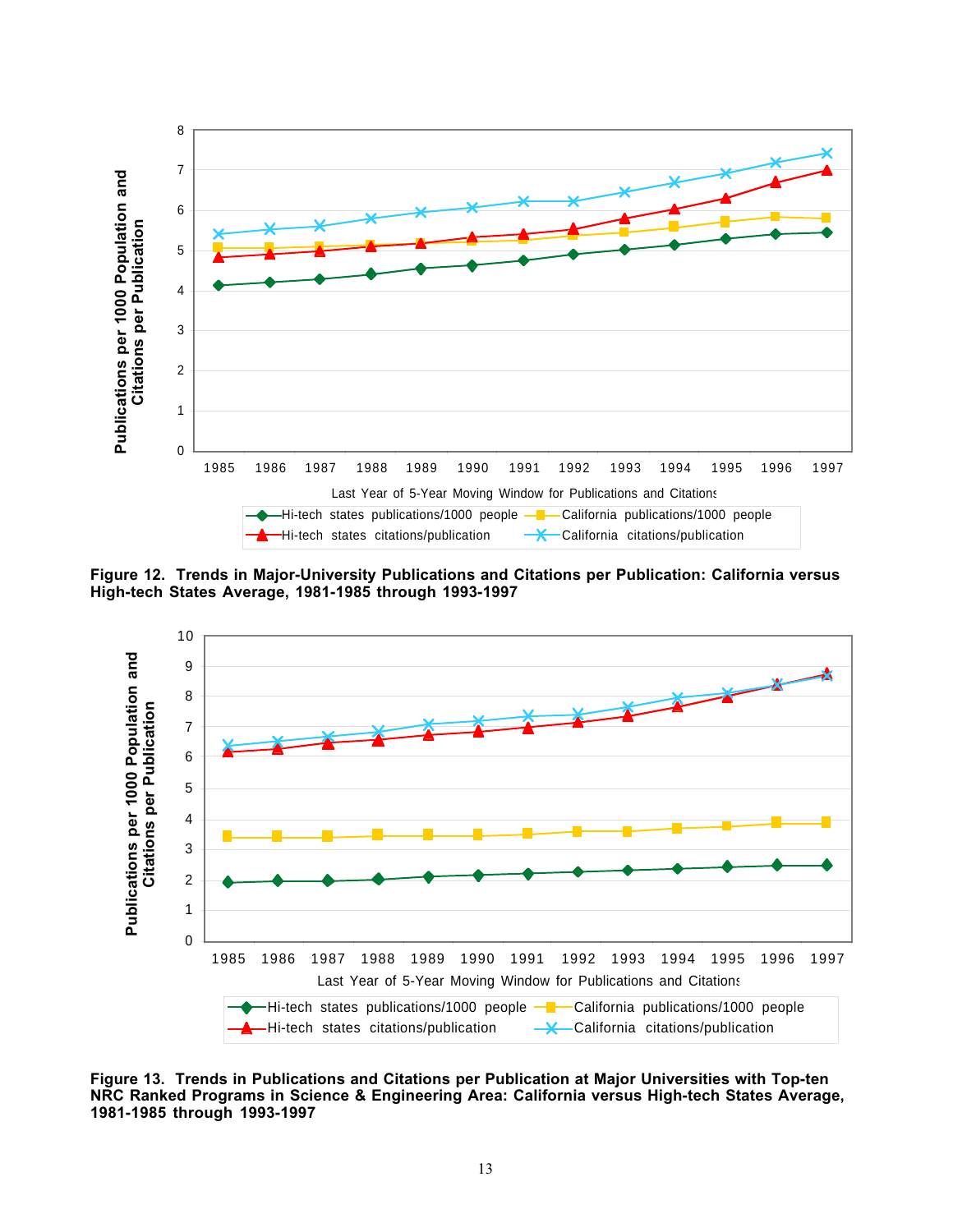

**Figure 14. Trends in State Total Publications and Citations per Publication: California versus Hightech States Average, 1981-1985 through 1993-1997**



**Figure 15. Trends in Publications and Citations per Publication at Major Universities with Top-ten NRC Ranked Programs in Science & Engineering Area: California versus Massachusetts, 1981-1985** through 1993-1997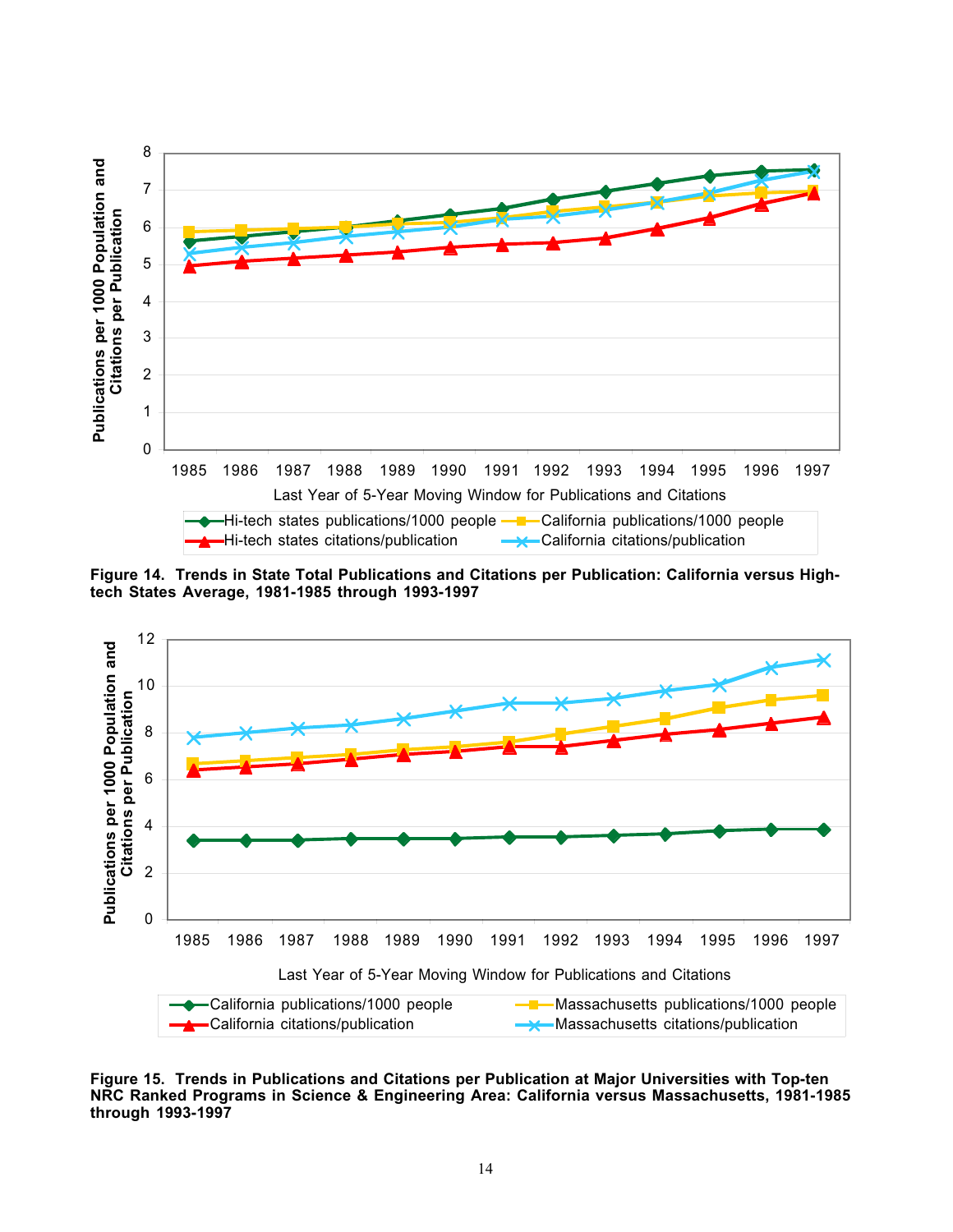

**Figure 16. Major-University Publications per 1,000 People: All High-tech States, 1981-1985 through 1993-1997**



**Figure 17. Publications at Major Universities with Top-ten NRC Ranked Programs in Science &**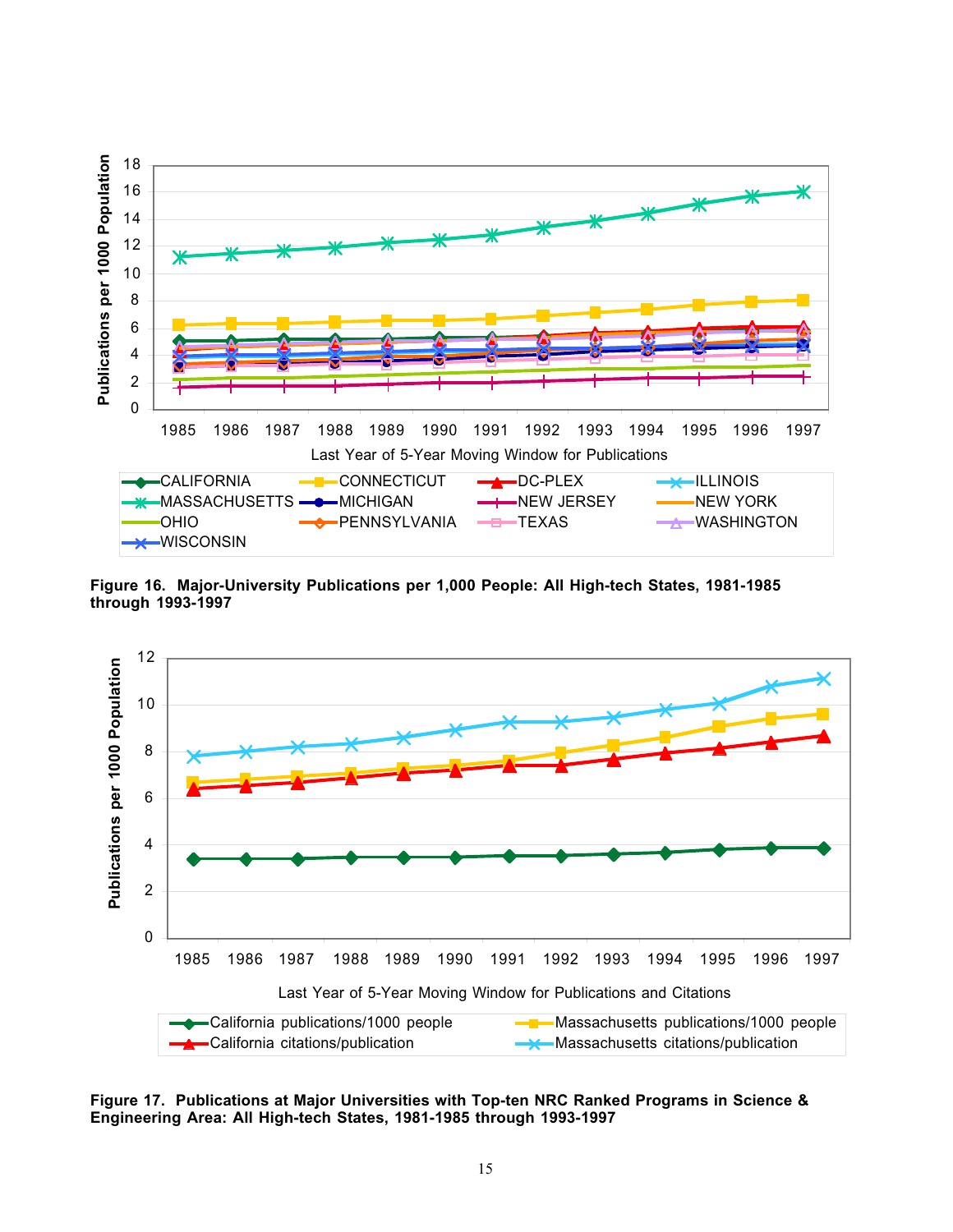

**Figure 18. State Total Publications per 1,000 People: All High-tech States, 1981-1985 through**



**Figure 19. Trends in Publications and Citations per Publication at Major Universities with Topten Ranked Programs in Biology/Medical/Chemical: California, Massachusetts, and High-tech States Average, 1981-1985 through 1993-1997**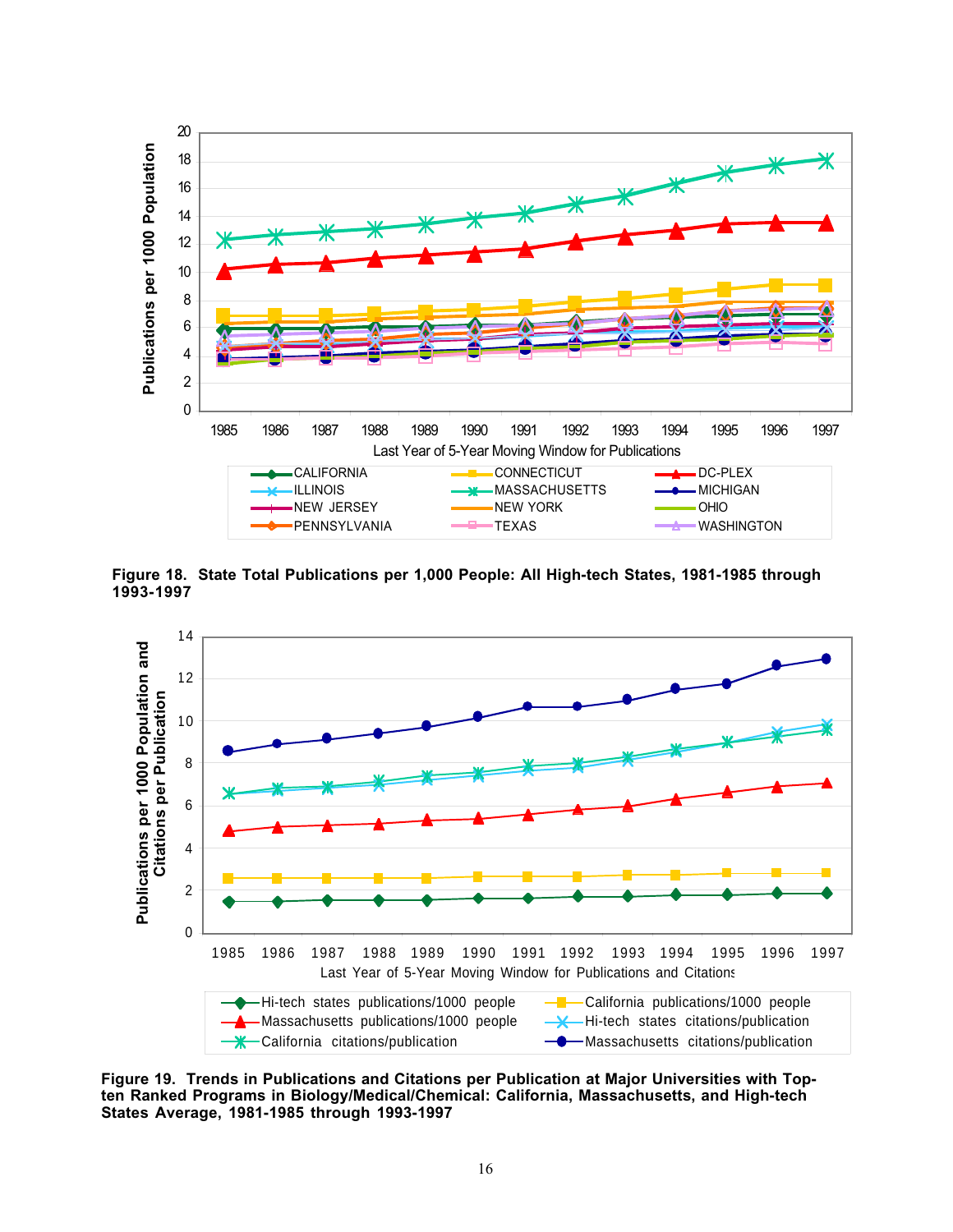

**Figure 20. Trends in Publications and Citations per Publication at Major Unversities with Topten Ranked Programs in Information Technology: California, Massachusetts, and High-tech States Average, 1981-1985 through 1993-1997**



**Figure 21. Trends in Publications and Citations per Publication at Major Universities with Topten NRC Ranked Programs in Semi- & Super-Conductors: California, Massachusetts, and Hightech States Average, 1981-1985 through 1993-1997**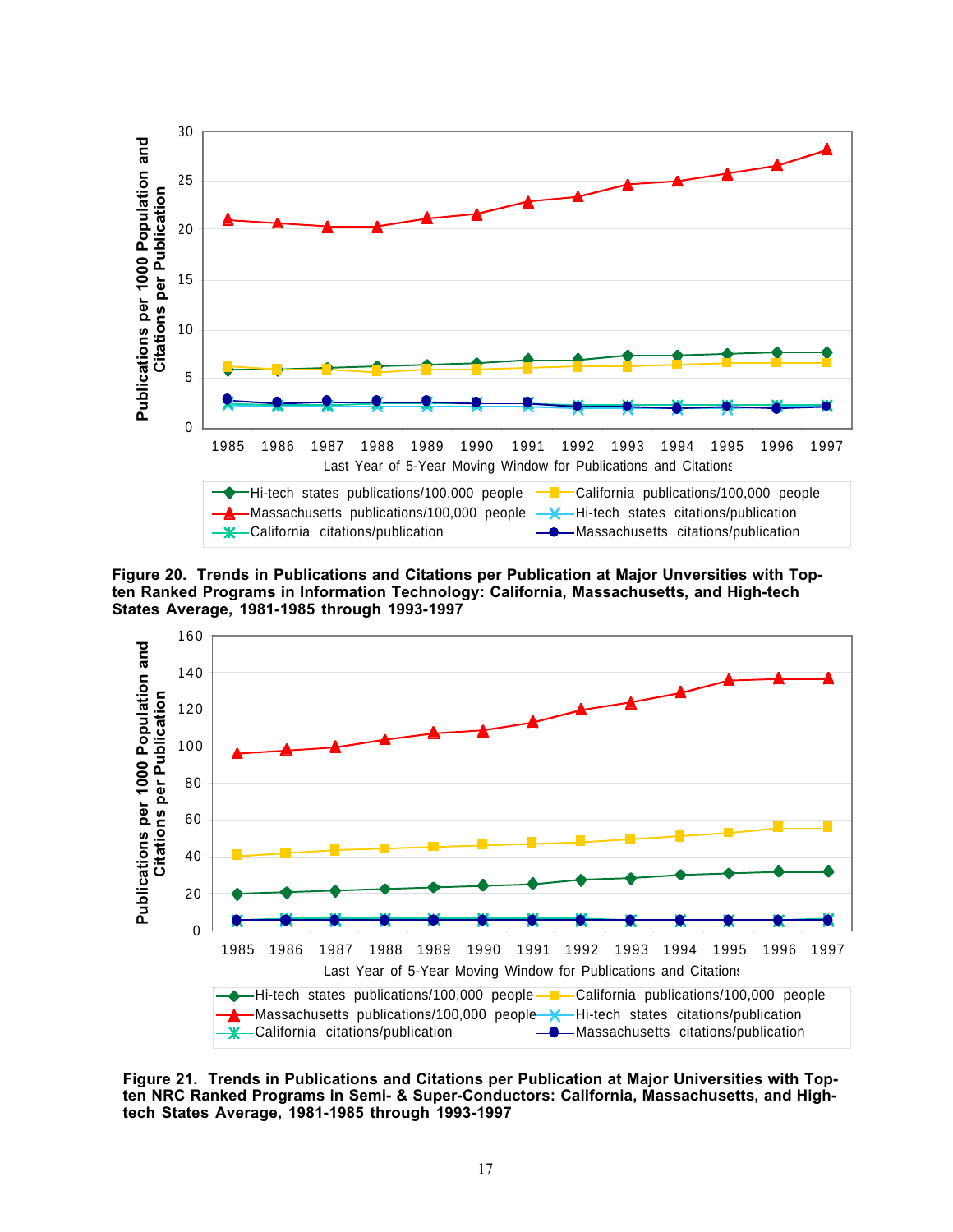

**Figure 22. Trends in Publications and Citations per Publication at Major Universities with Topten NRC Ranked Programs in Other Engineering: California, Massachusetts, and High-tech States Average, 1981-1985 through 1993-1997**



**Figure 23. Trends in Publications and Citations per Publication at Major Universities with Topten NRC Ranked Programs in Other Sciences: California, Massachusetts, and High-tech States Average, 1981-1985 through 1993-1997**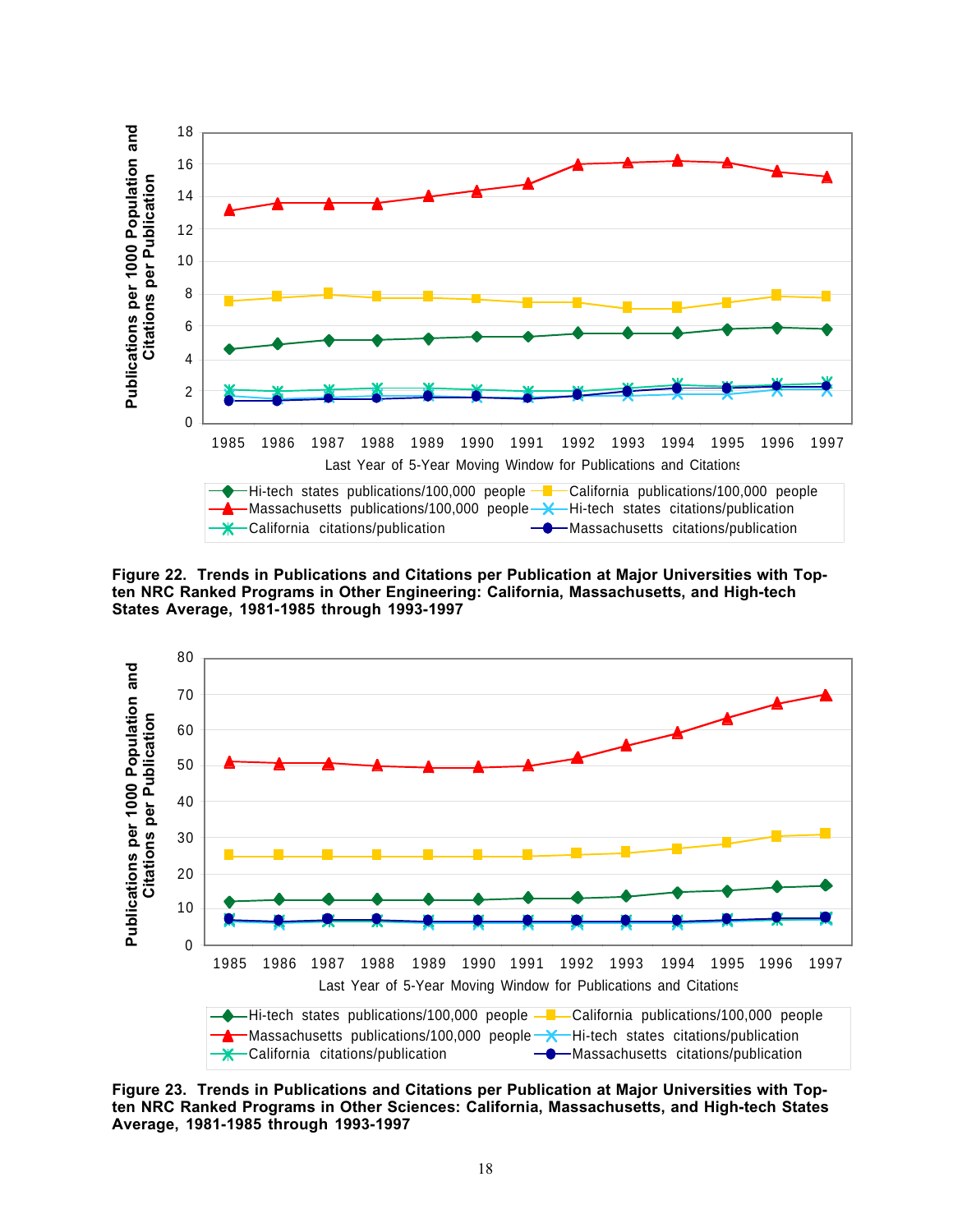# **Map 1. Number of Top-ten Doctorate Programs in High-tech States**



## Notes

Only top-ten NRC ranked doctorate programs in the 12 high tech states + DC-plex (DC, Maryland and Virginia) are plotted. Ohio had none in 1982 and in 1993.

The number of top-ten programs in high-tech states increased from 153 to 212 (38.6 percent increase) from 1982 to 1993. All top-ten programs in the nation increased from 166 to 235 (41.6 percent increase).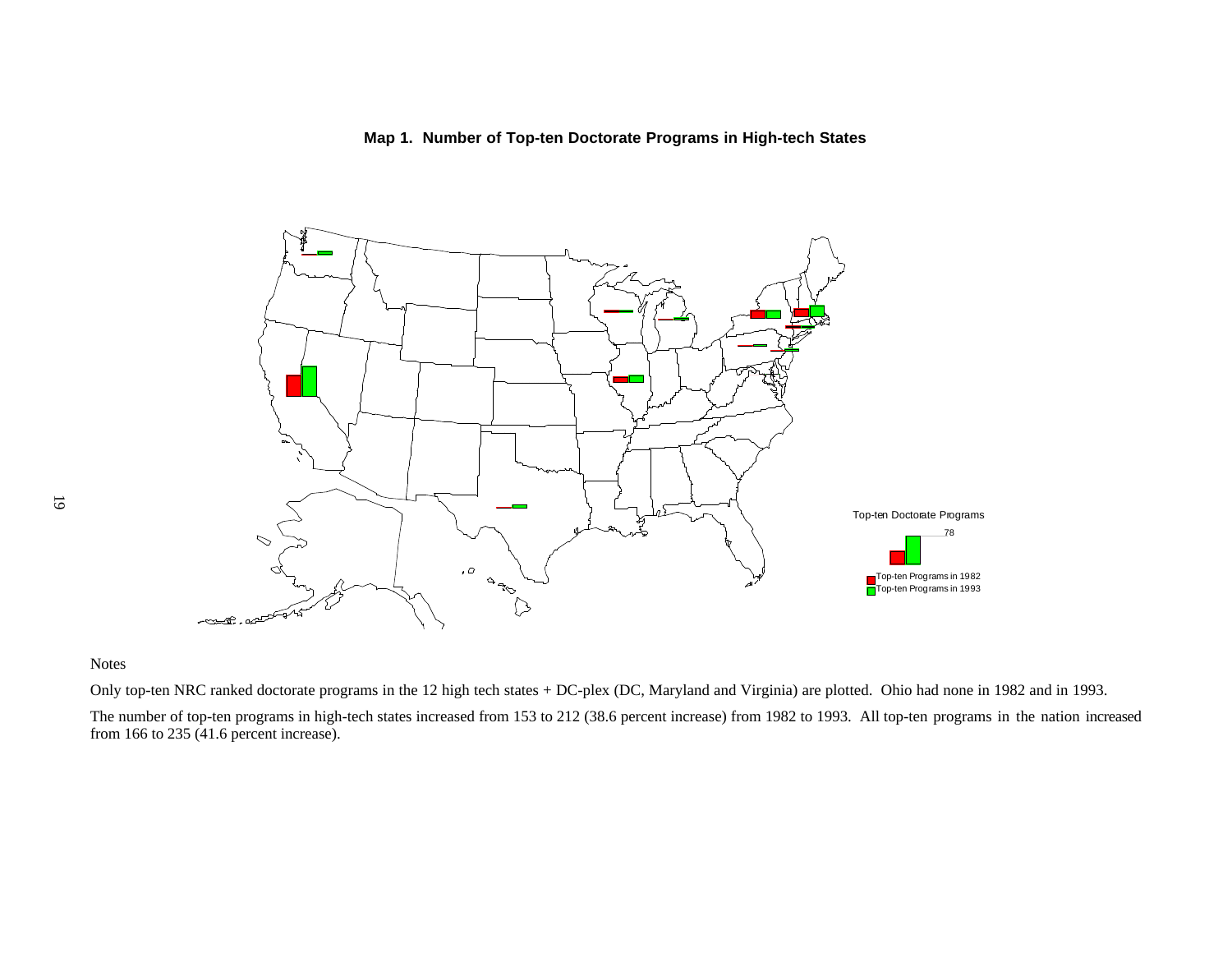# **9. Data Appendix**

The data analyzed in this report are derived from three principal sources: The National Research Council 1993 study of U.S. research-doctorate programs (Goldberger, Maher, and Flattau 1995), two Science Citation Index data bases (Institute for Scientific Information 1981- 1997) providing information on publications and their citations from 1981-1997 alternatively by state and university (where a publication is attributed to a state or university if one or more of its authors are from that state or university).

The raw data have generally been aggregated over all science and engineering disciplines and also divided into five distinct fields or clusters as detailed in Table 1: Biology/Medical/Chemical ("Bio/chem" for short), Computer Software/Information Processing/Interactive or Multi-Media--technical ("Information Technology"). Multi-Media--technical ("Information Technology"), Integrated Circuits/Semiconductors/High-Temperature Superconductors ("Semi/superconductors"), Other Engineering, and Other Science. We generally focus on a group of thirteen high-technology states: California, Connecticut, the DC-plex (DC, Maryland, Virginia treated as one state), Illinois, Massachusetts, Michigan, New Jersey, New York, Ohio, Pennsylvania, Texas, Washington, and Wisconsin, but also have developed aggregate data for these high-tech states as a group and the entire nation.

Detailed documentation for each data set follows.

## **9.1 Appendix A: 1993 NRC Study of U.S. Research-Doctorate Programs**

The data files described here are contained in a Microsoft Excel data file entitled "NRCdata4HightechStates.xls." We are making this file available through the California Council on Science and Technology. The data are primarily based on the crosssection developed for the National Research Council 1993 study of U.S. research-doctorate programs (Goldberger, Maher, and Flattau 1995). Limited data are included on the number of top-ten NRC-ranked programs and program scholarly quality in the prior (1982) survey. We have supplemented that data by hand coding these variables for those 1982 programs not included in the 1993 data set. The data files used were drawn from *Research-Doctorate Programs in the United States CD-ROM* released by the National Research Council (1995). Data were compiled for each of the 2339 research doctoral programs in science and engineering in the study and then aggregated at the university and/or state level as detailed below.

We focus on six indicators of the university science base for each state: number of Ph.D.s produced in the five academic years 1987-1988 through 1991-1992, number of federal grants FY1986-1992, number of research-doctorate faculty 1992, the numbers of publications by those faculty 1988-1992 and citations to those publications 1988-1992, and the number of research doctoral programs with top-ten NRC reputational rankings in the 1993 study. The first five indicators are reported for both all the research doctoral programs and only those with top-ten NRC rankings.

## **9.1.1 Geographical Categorization**

The District of Columbia, Maryland and Virginia together are aggregated into a single region called DCplex, which this presentation considers a state for the sake of convenience. As a result, DC-plex and each state of the rest of the United States are the unit of analysis of this presentation. Tables 1-4 also show sums or statistics at the two aggregate levels: national and hightech states, which, in this presentation, are California, Connecticut, DC-plex, Illinois, Massachusetts, Michigan, New Jersey, New York, Ohio, Pennsylvania, Texas, Washington, and Wisconsin.

| <b>Zucker-Darby Categorization</b> | <b>NRC Standard Programs</b>                                                |
|------------------------------------|-----------------------------------------------------------------------------|
| Biology/Medicine/Chemistry         | Biochemistry & Molecular Biology, Cell & Developmental Biology, Molecular & |
|                                    | General Genetics, Ecology, Evolution & Behavioral, Pharmacology, Chemistry, |
|                                    | Biomedical Engineering, Chemical Engineering, Neurosciences, Physiology     |
| Computer/Information               | <b>Computer Sciences, Mathematics</b>                                       |
| Processing/Multimedia              |                                                                             |
| Integrated Circuit/Semi- &         | Physics, Electrical Engineering, Materials Science, Mechanical Engineering  |
| Super-conductor                    |                                                                             |
| Other Engineering                  | Aerospace Engineering, Civil Engineering, Industrial Engineering            |
| <b>Other Sciences</b>              | Oceanography, Astrophysics/Astronomy, Statistics/Biostatistics, Geosciences |

**Table A1. Zucker-Darby Categorization and NRC Standard Programs**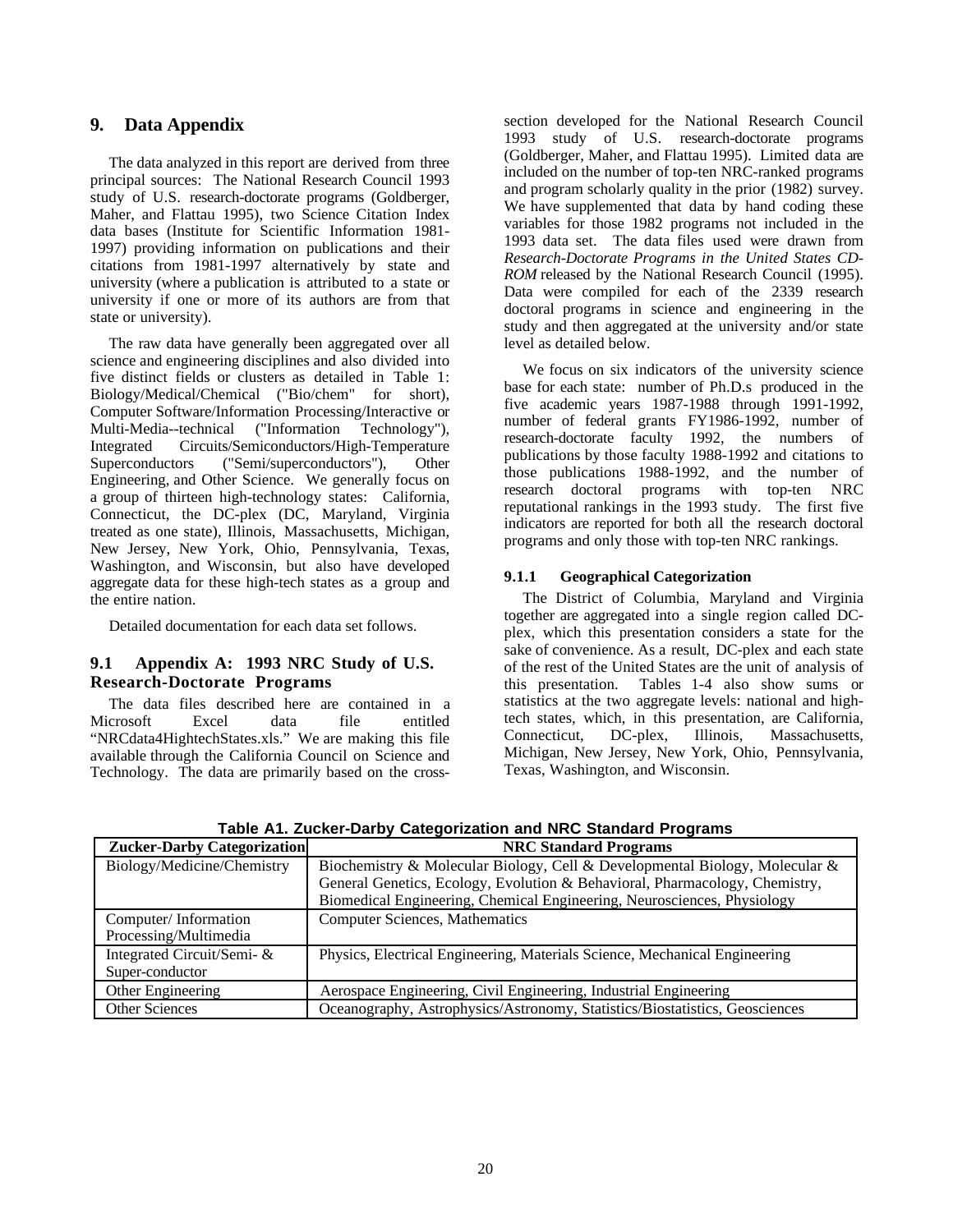#### **9.1.2 Academic Field Categorization**

We first eliminate those 1,295 research doctorate programs in the social sciences and humanities even though they may represent a relevant intellectual base for certain technologies. The remaining 2,339 research doctorate programs are categorized into five predefined areas, also known as the Zucker-Darby categorization: **B**iology/Medicine/Chemistry, **C**omputer/Infor-mation Science/Multimedia, **I**ntegrated Circuit/ Semi- and Superconductor, Other **E**ngineering, and Other **S**ciences. Table A1 shows the correspondence between the Zucker-Darby categorization and the NRC standard programs.

#### **9.1.3 Science-Base Indicators**

All programs are coded as top-ten or non-top-ten based on the NRC reputational ranking. If the ranking of a program is less than 11, the program is identified as a top-ten Program.<sup>10</sup> The statistics of top ten programs are presented separately to show the contributions of very high-quality programs to scientific research.

The tables in the Microsoft Excel data file entitled "NRCdata4HightechStates.xls" contain data on the following indicators (and series derived from them as described) for the 13 high-tech states, their total, and the national total:

- 1. PHD: Number of Ph.D.s graduated by program for the period, academic year 1987-88 to 1991-92.
- 2. Faculty: The number of faculty members in the program in 1992 as reported by the institution.
- 3. Grants: Total number of federal grants FY 1986-92.
- 4. PUB5: Number of publications during the period 1988 to 1992.
- 5. CIT5: Number of program citations on publications during the period 1988 to 1992.
- 6. CPP: Citation per publication (CIT5/PUB5).
- 7. Mean scholarly quality: Average scholarly quality ratings of faculty from reputational surveys in the 1993 and 1982 NRC studies. [Scale: 5 (distinguished) to 0 (not sufficient for doctoral education)]
- 8. Top-ten PHD: Number of Ph.D.s graduated by programs which rank among national top ten for the period, academic year 1987-88 to 1991-92.
- 9. Top-ten faculty: The number of faculty members in programs which rank among national top ten.
- 10. Top-ten grants: Total number of federal grants attributed to programs which rank among national top ten.
- 11. Top-ten PUB5: Number of publications during the period 1988 to 1992 for programs which rank among national top ten.
- 12. Top-ten CIT5: Number of program citations on publications during the period 1988 to 1992 for programs which rank among national top ten.
- 13. Top-ten CPP: Citation per publication (CIT5/PUB5) for programs which rank among national top ten.
- 14. Top-ten Programs: Count of number of research doctorate programs with reputational rankings less than 11 in the 1993 and 1982 NRC studies.
- 15. Top-ten mean scholarly quality: Average scholarly quality ratings of faculty) for programs which rank among national top ten from reputational surveys in the 1993 and 1982 NRC studies. [Scale: 5] (distinguished) to 0 (not sufficient for doctoral education)]
- 16. POP5: 1988-1992 average resident population where the annual numbers are estimates of resident population taken from the web site of the United States Bureau of Census the web site of the United States Bureau of Census (www.census.gov) in August 1998.

Sheet 1 reports the PHD, Faculty, and Grants data for all and top-ten doctorate programs. Sheet 2 repeats the Faculty and reports the PUB5 and CIT5 data for all and top-ten doctorate programs. Sheet 3 reports these ten variables normalized by population (POP5) and CPP and top-ten CPP. Sheets 4 and 5 report top-ten programs for all fields and for the five broad science and engineering areas in the 1982 and 1993 studies, as well as changes and other transformations of the basic data. Sheets 6-8 report mean scholarly quality ratings (overall and top-ten, 1982 and 1993) for all doctorate programs and for computer sciences and statistics/biostatistics programs separately. Computer sciences represents a field in which programs have remained comparable over time despite about doubling in number while statistics/biostatistics represents a field comparable over time and not changing significantly in number. These reputational ratings may not be comparable across fields or time and have not been analyzed in detail by the authors. Sheets 9-11 basically replicate Sheets 6-8 by subregions within California where Northern California contains all universities 100 or more miles north of Los Angeles, and Southern California contains the remaining universities. Sheet 12 reports PHD, Faculty, Grants, PUB5, and CPP (on both overall and top-ten measures) for each and all of the five major science and engineering areas for California and the nation. Sheet 13 contains POP5.

#### **9.2 Appendix B: State Publication Indicators of State Science Base**

The data files described here are contained in a Microsoft Excel data file entitled "HightechStatePubs.xls." We are making this file available to the California Council on Science and Technology. Each table in this file contains panel data (across states and across years) for a particular science-base indicator, primarily the quantity of publication and

**<sup>10</sup>** Based on this criterion, if two programs are in the tenth tier (thus their rankings are both 10.5), then both are included in the top-ten group.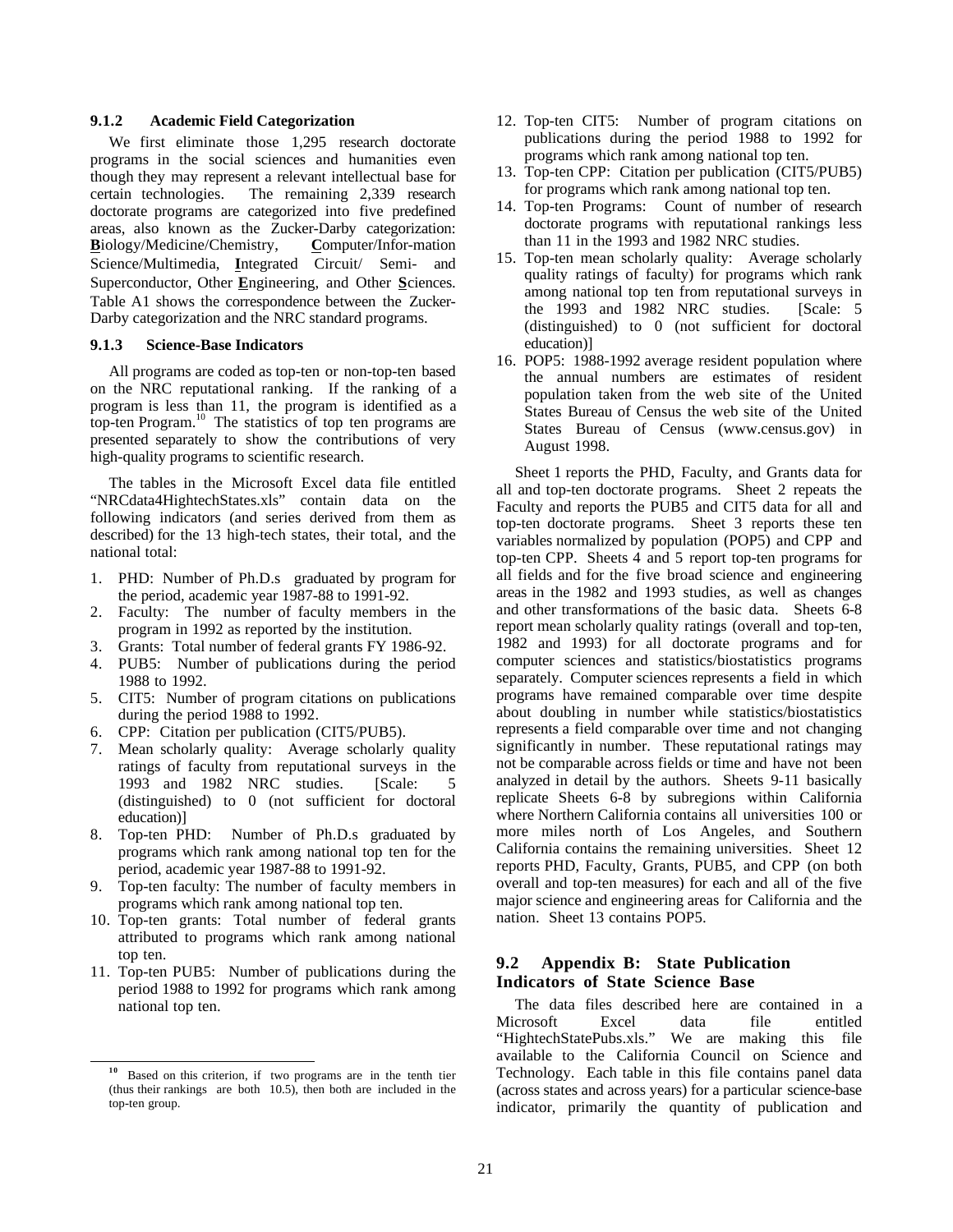citation overall and for the five predefined high-tech areas based on *U. S. State Indicators on Diskette, 1981-1997* from the Institute for Scientific Information.<sup>11</sup> In this file, a publication and citations to it are counted once if one or more of its authors list an affiliation in the state. Our presentation assumes that publication and citation are reasonable indicators of research performance in each field, by each region as defined below.

#### **9.2.1 Geographical Categorization**

The District of Columbia, Maryland and Virginia together are aggregated into a single region called DCplex, which this presentation considers a state for the sake of convenience. As a result, DC-plex and each state of the rest of the United States are the unit of analysis of this presentation. All tables also show sums or statistics at the two aggregate levels: national and high-tech states, which, in this presentation, are California, Connecticut, DC-plex, Illinois, Massachusetts, Michigan, New Jersey, New York, Ohio, Pennsylvania, Texas, Washington, and Wisconsin.

#### **9.2.2 Academic Field Categorization**

The five predefined high-tech areas, also known as the Zucker-Darby categorization, are **B**iology/Medicine/Chemistry (B), **C**omputer/ Information Science/ Multimedia (C), **I**ntegrated Circuit/Semi- and Superconductor (I), Other **E**ngineering (E), and Other Sciences (S), which sequentially and respectively are separate sets of tables in each MS Excel workbook. Before the separate area tables, however, **a**ll fieldcombined statistics (A) are shown as the first set. (Capital letters in the following parentheses are the prefixes indicating the worksheet title of each field.)

Table B1 below shows how sub-areas match between the Zucker-Darby categorization and the ISI category description. (NOTE: The ISI labels below are from the original data set.)

#### **9.2.3 Time Variable**

All tables are in time-series format where four-digit numbers indicate the end of a five-year moving window, $\frac{1}{2}$ ranging from 1985 through 1997. Thus, for instance, in the column of "1994," you will actually see the combined status of 1990, 1991, 1992, 1993, and 1994 for whichever indicator the table deals with.

#### **9.2.4 Science-Base Indicators**

The data set includes data on the first seven of the following science-base indicators overall and for each broad science and engineering area as well as state population and employment data (Table B1).

- 1. PUB5: sum of publications over each five-year moving window.
- 2. CIT5: sum of citations to the publications counted for PUB5 within each five year moving window.
- 3. CPP=CIT5/PUB5, citations per publication, which shows how many times each publication was cited on average during each five year moving window.
- 4. PUB5R=PUB5/(POP5)\*1000, publications per 1000 residents over the 5 year window, which shows how many publications per 1000 residents were produced on average.
- 5. CIT5R=CIT5/(POP5)\*1000, which shows how many citations per 1000 residents were received on average.
- 6. PUB5E=PUB5/(EMP5)\*1000, which shows how many publications per 1000 employed residents were produced on average.
- 7. CIT5E=CIT5/(EMP5)\*1000, which shows how many citations per 1000 employed residents were received on average.
- 8. POP5: five year average resident population where annual numbers are estimates of resident population taken from the web site of the United States Bureau of Census the web site of the United States Bureau of Census (www.census.gov) in August 1998.
- 9. EMP5: five-year average employed population where annual numbers are estimates of employment population taken from the web site of the Bureau of Labor Statistics (stats.bls.gov) within the United States Department of Labor in August 1998.

#### **9.2.5 Tables**

All tables in HightechStatePubs.xls are named as follows except for the last two: [one letter prefix]  $+$  [name of the variable shown]. For example, "Apub5" means "the table "PUB5" for "all fields combined." The last two tables show the POP5 and EMP5 population statistics used to generate quantity of publication and citation divided by five-year average resident and employment population.

**<sup>11</sup>** We used the deluxe version of the data set where ISI divided articles into 105 fields as categorized in *Current Contents*<sup>®</sup> from approximately 7,700 academic journals. In doing so, ISI attributed a paper to a state if the paper carried at least one author address of the state. For more information on this data set, contact the Institute at 215-386-0100, ext. 1411 by phone or at 215 387 1266 by facsimile. Its mailing address is 3501 Market Street, Philadelphia, PA 19104.

**<sup>12</sup>** This five-year moving window concept is adopted and sustained in this presentation mainly because it is the way the original source from ISI is compiled, not because the particular window selected by ISI is necessarily the ideal presentation of changes in publication and citation over time.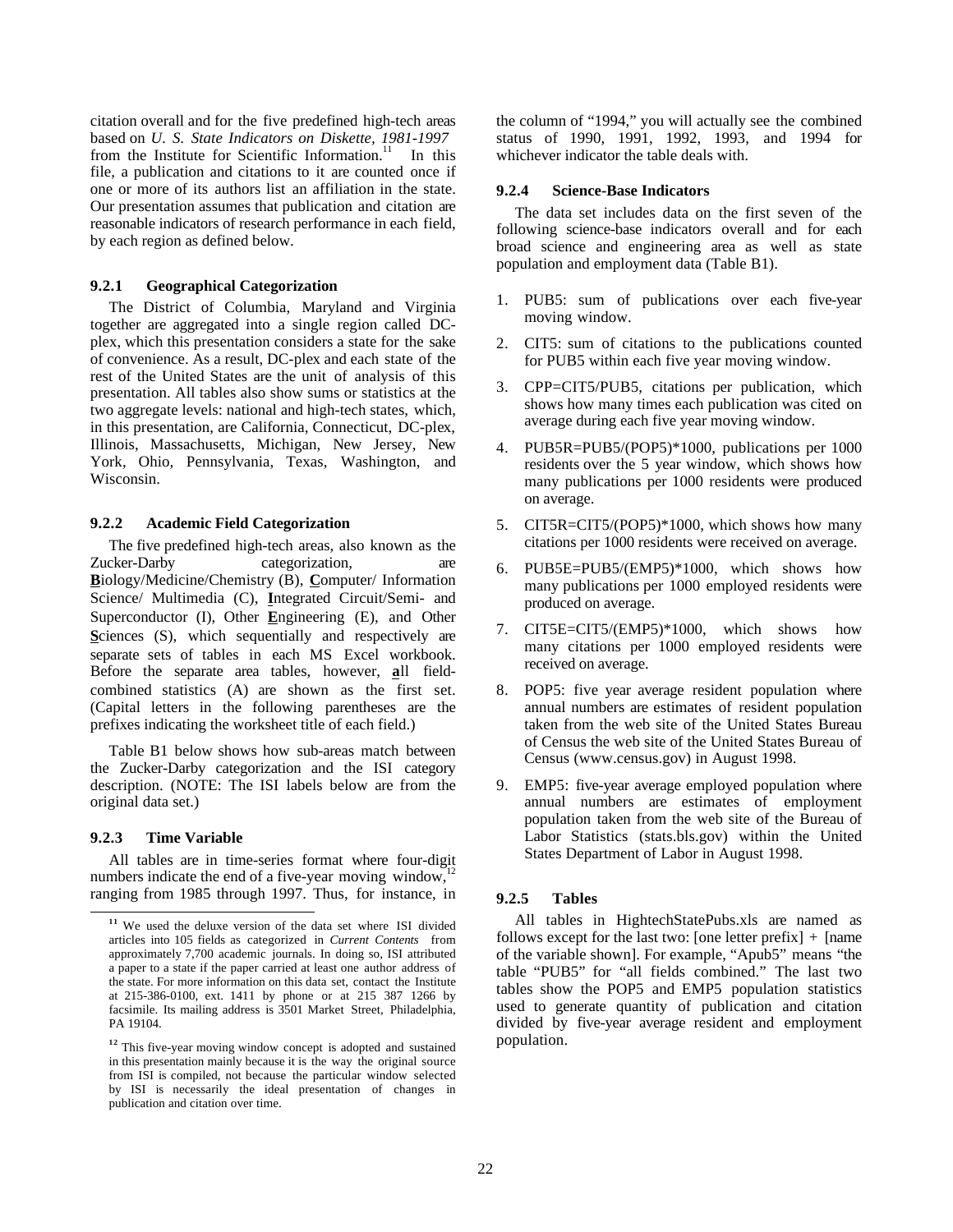| <b>Zucker-Darby</b> | <b>ISI</b> Description                                                              |
|---------------------|-------------------------------------------------------------------------------------|
| Categorization      |                                                                                     |
| Biology/            | Agriculture/Agronomy, Anesthesia & Intensive Care, Animal & Plant Sciences, Animal  |
| Medicine/           | Sciences, Neurosciences & Behavior, Biochemistry & Biophysics, Biology, Biotechnol  |
| Chemistry           | & Appl Microbiol, Cardiovasc & Respirat Syst, Cell & Developmental Biol,            |
|                     | Oncogenesis & Cancer Res, Agricultural Chemistry, Chemical Engineering, Chemistry   |
|                     | & Analysis, Chemistry, Cardiovasc & Hematology Res, Dentistry/Oral Surgery & Med,   |
|                     | Dermatology, Medical Res, Diag & Treatmt, Endocrinol, Nutrit & Metab,               |
|                     | Entomology/Pest Control, Environment/Ecology, Experimental Biology, Food            |
|                     | Science/Nutrition, Gastroenterol and Hepatology, General & Internal Medicine,       |
|                     | Hematology, Immunology, Inorganic & Nucl Chemistry, Clin Immunol & Infect Dis,      |
|                     | Molecular Biology & Genetics, Microbiology, Resrch/Lab Med & Med Techn, Medical     |
|                     | Res, General Topics, Neurology, Endocrinol, Metab & Nutrit, Medical Res, Organs &   |
|                     | Syst, Oncology, Ophthalmology, Organic Chem/Polymer Sci, Orthopedics & Sports       |
|                     | Med, Otolaryngology, Pediatrics, Physical Chem/Chemical Phys, Pharmacology &        |
|                     | Toxicology, Plant Sciences, Pharmacology/Toxicology, Psychiatry, Physiology, Clin   |
|                     | Psychology & Psychiatry, Radiol, Nucl Med & Imaging, Reproductive Medicine,         |
|                     | Rheumatology, Environmt Med & Public Hlth, Surgery, Urology, and Veterinary         |
|                     | Med/Animal Health                                                                   |
| Computer/           | AI, Robotics & Auto Control, Computer Sci & Engineering, Engineering Mathematics,   |
| Information         | Info Technol & Commun Syst, and Mathematics                                         |
| Processing/         |                                                                                     |
| Multimedia          |                                                                                     |
| Integrated          | Appl Phys/Cond Matt/Mat Sci, Elect & Electronic Engn, Mechanical Engineering,       |
| Circuit/Semi- &     | Metallurgy, Materials Sci and Engn, Optics & Acoustics, Physics, and                |
| Super-conductor     | Spectrosc/Instrum/Analyt Sci                                                        |
| Other               | Aerospace Engineering, Civil Engineering, Environmt Engineering/Energy, Engineering |
| Engineering         | Mgmt/General, Geol/Petrol/Mining Engn, Instrumentation/Measurement, Nuclear         |
|                     | Engineering, and Space Science                                                      |
| Other Sciences      | Aquatic Sciences, Earth Sciences, and Multidisciplinary                             |

## **Table B1. Zucker-Darby Categorization and ISI Description**

## **9.3 Appendix C: University Publication Indicators of State Science Base**

The data files described here are contained in a Microsoft Excel data file entitled "UniversityIndicators4HightechStates.xls." We are making this file available to the California Council on Science and Technology. Each table in this file contains panel data (across states and across years) for a particular science-base indicator, primarily the quantity of publication and citation overall and for the five predefined high-tech areas based on U. S. University Indicators on Diskette, 1981-1997© from the Institute for Scientific Information.<sup>13</sup> In this file, a publication and citations to it are counted once if one or more of its authors list the given university as an affiliation. Thus to the extent professors from two or more major

universities in a state co-author, there will be double counting relative to the state totals when totals for the universities are aggregated to state totals. This presentation basically assumes that publication and citation reflect research performance in each field, by each region as defined below.

The data set includes information on the publication records of the 110 largest university recipients of federal funding, generally counting each campus of multiunit systems separately. $14$  State data is obtained by aggregating over those of these 110 universities (if any) located in the given state. As noted in the text of this report, aggregation of university totals within a state results in double, triple, or more counting of the number of publications and citations in those cases where the authors are affiliated with two, three, or more universities within the state which appear among the 110 universities.

<sup>&</sup>lt;sup>13</sup> We used the deluxe version of the data set where ISI divided articles into 105 fields as categorized in Current Contents<sup>®</sup> from approximately 7,700 academic journals. In doing so, ISI attributed a paper to a university if the paper carried at least one author address of the university. For more information on this data set, contact the institute at 215-386-0100, ext. 1411 by phone or at 215 387 1266 by facsimile. Its mailing address is 3501 Market Street, Philadelphia, PA 19104.

<sup>&</sup>lt;sup>14</sup> Only the University of Massachusetts system was treated as a single entity at their request. It is important to not include in aggregations the separate reports for that system's Amherst and Worcester campuses.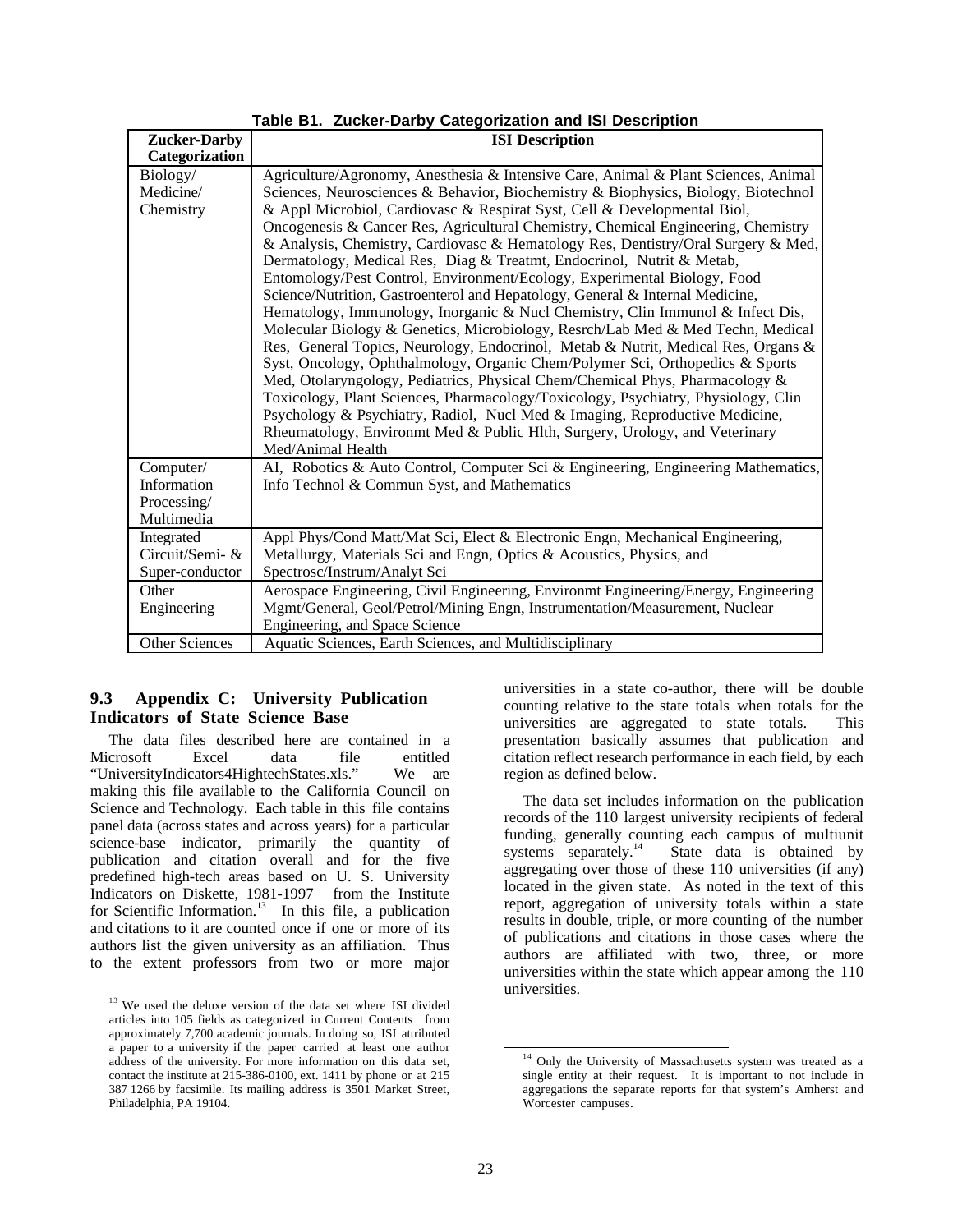#### **9.3.1 Geographical Categorization**

The District of Columbia, Maryland and Virginia together are aggregated into a single region called DCplex, which this presentation considers a state for the sake of convenience. As a result, DC-plex and each state of the rest of the United States are the unit of analysis of this presentation. All tables also show sums or statistics at the two aggregate levels: national and high-tech states, which, in this presentation, are California, Connecticut, DC plex, Illinois, Massachusetts, Michigan, New Jersey, New York, Ohio, Pennsylvania, Texas, Washington, and Wisconsin.

Eleven (non-high-tech) states are missing since university indicators for those states are not contained in the source data base because they have no university among the top 110 in federal research funding. They are: Arkansas, Idaho, Maine, Mississippi, Montana, Nevada, North Dakota, Oklahoma, South Carolina, South Dakota, and Wyoming. Therefore, the aggregate U.S. data are only for the remaining 37 states and DC-plex.

#### **9.3.2 Academic Field Categorization**

The five predefined high-tech areas, also known as the Zucker-Darby categorization, are Biology/Medicine/Chemistry (B), Computer/Information Science/Multimedia (C), Integrated Circuit/Semi- and Superconductor (I), Other Engineering (E), and Other Sciences (S), which sequentially and respectively are separate sets of tables in each MS Excel workbook. Before the separate area tables in the Excel file, however, all field-combined statistics (A) are shown as the first set. (Capital letters in the preceding parentheses are the prefixes indicating the worksheet title of each field.)

Table C1 shows how sub-areas match between the Zucker-Darby categorization and the ISI category description. (NOTE: The ISI labels below are from the original data set.)

| <b>Zucker-Darby</b>       | <b>ISI</b> Descriptions                                                                          |
|---------------------------|--------------------------------------------------------------------------------------------------|
| Categorization            |                                                                                                  |
| Biology/                  | Agriculture/Agronomy, Anesthesia & Intensive Care, Animal & Plant Sciences, Animal               |
| Medicine/                 | Sciences, Neurosciences & Behavior, Biochemistry & Biophysics, Biology, Biotechnol               |
| Chemistry                 | & Appl Microbiol, Cardiovasc & Respirat Syst, Cell & Developmental Biol,                         |
|                           | Oncogenesis & Cancer Res, Agricultural Chemistry, Chemical Engineering, Chemistry                |
|                           | & Analysis, Chemistry, Cardiovasc & Hematology Res, Dentistry/Oral Surgery & Med,                |
|                           | Dermatology, Medical Res, Diag & Treatmt, Endocrinol, Nutrit & Metab,                            |
|                           | Entomology/Pest Control, Environment/Ecology, Experimental Biology, Food                         |
|                           | Science/Nutrition, Gastroenterol and Hepatology, General & Internal Medicine,                    |
|                           | Hematology, Immunology, Inorganic & Nucl Chemistry, Clin Immunol & Infect Dis,                   |
|                           | Molecular Biology & Genetics, Microbiology, Resrch/Lab Med & Med Techn, Medical                  |
|                           | Res, General Topics, Neurology, Endocrinol, Metab & Nutrit, Medical Res, Organs &                |
|                           | Syst, Oncology, Ophthalmology, Organic Chem/Polymer Sci, Orthopedics & Sports                    |
|                           | Med, Otolaryngology, Pediatrics, Physical Chem/Chemical Phys, Pharmacology &                     |
|                           | Toxicology, Plant Sciences, Pharmacology/Toxicology, Psychiatry, Physiology, Clin                |
|                           | Psychology & Psychiatry, Radiol, Nucl Med & Imaging, Reproductive Medicine,                      |
|                           | Rheumatology, Environmt Med & Public Hlth, Surgery, Urology, and Veterinary<br>Med/Animal Health |
|                           |                                                                                                  |
| Computer/<br>Information  | AI, Robotics & Auto Control, Computer Sci & Engineering, Engineering Mathematics,                |
|                           | Info Technol & Commun Syst, and Mathematics                                                      |
| Processing/<br>Multimedia |                                                                                                  |
| Integrated                | Appl Phys/Cond Matt/Mat Sci, Elect & Electronic Engn, Mechanical Engineering,                    |
| Circuit/Semi- &           | Metallurgy, Materials Sci and Engn, Optics & Acoustics, Physics, and                             |
| Super-conductor           | Spectrosc/Instrum/Analyt Sci                                                                     |
| Other                     | Aerospace Engineering, Civil Engineering, Environmt Engineering/Energy, Engineering              |
| Engineering               | Mgmt/General, Geol/Petrol/Mining Engn, Instrumentation/Measurement, Nuclear                      |
|                           | Engineering, and Space Science                                                                   |
| <b>Other Sciences</b>     | Aquatic Sciences, Earth Sciences, and Multidisciplinary                                          |
|                           |                                                                                                  |

**Table C1. Zucker-Darby Categorization and ISI Description**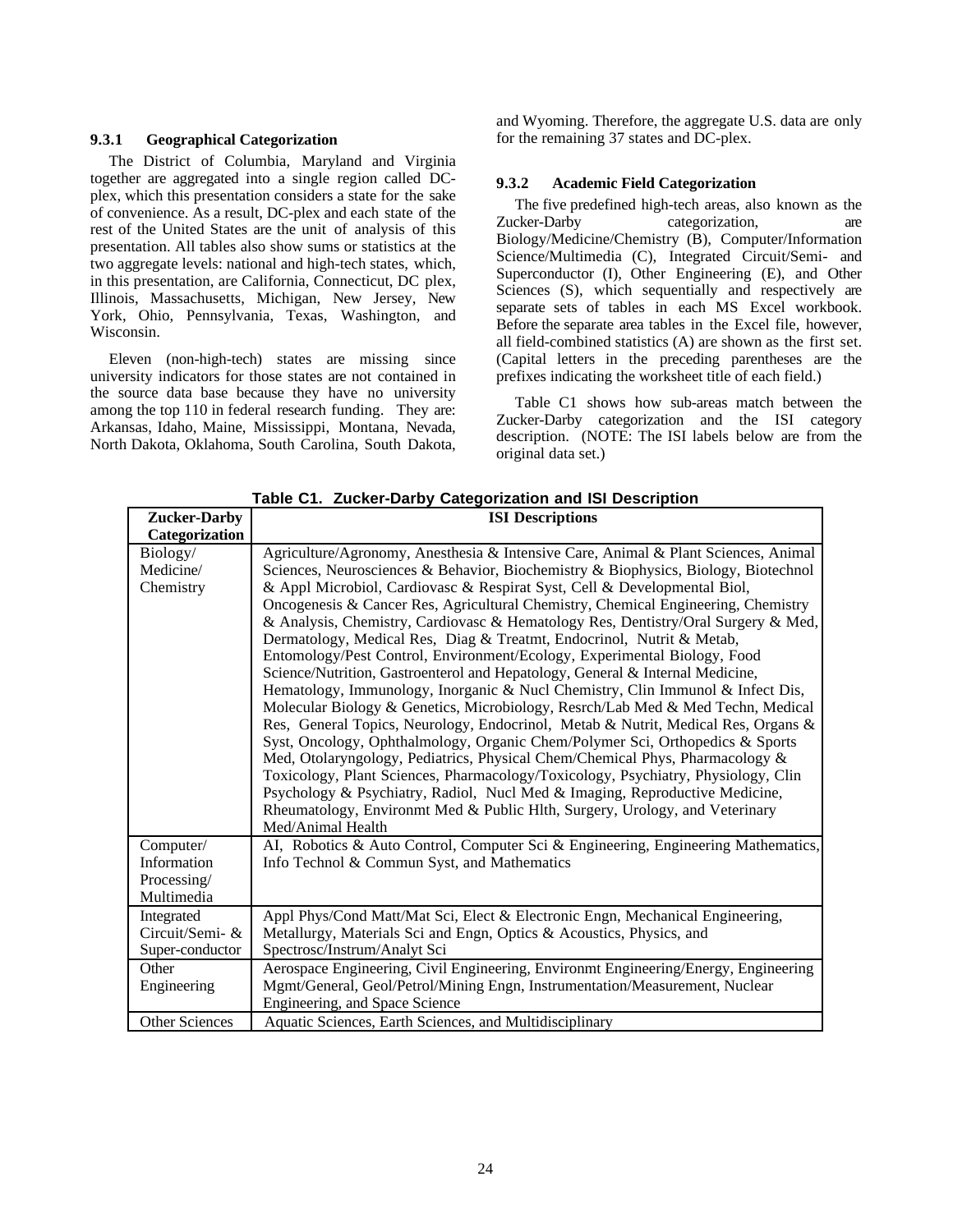### **9.3.3 Time Variable**

All tables are in time-series format where four-digit numbers indicate the end of a five-year moving window, $\frac{1}{2}$ ranging from 1985 through 1997. Thus, for instance, in the column of "1994," you will actually see the combined status of 1990, 1991, 1992, 1993, and 1994 for whichever indicator the table deals with.

## **9.3.4 Science-Base Indicators**

The data set includes data on the first nine of the following science-base indicators overall and for each broad science and engineering area as well as state population and employment data:

- 1. UPUB5: sum of publications over each five-year moving window.
- 2. UTPUB5: sum of publications over each five-year moving window counting only universities with at least one top-ten program (based on the 1993 National Research Council study) in a given broad field.
- 3. UCIT5: sum of citations to the publications counted for PUB5 within each five year moving window.
- 4. UTCIT5: sum of citations to the publications counted for UTPUB5 within each five-year moving window.
- 5. UCPP=UCIT5/UPUB5, citations per publication, which shows how many times each publication was cited on average during each five year moving window.
- 6. UPUB5R=UPUB5/(POP5)\*1000, publications per 1000 residents over the 5 year window, which shows how many publications per 1000 residents produced on average.
- 7. UCIT5R=UCIT5/(POP5)\*1000, which shows how many citations per 1000 residents were received on average.
- 8. UPUB5E=UPUB5/(EMP5)\*1000, which shows how many publications per 1000 employed residents were produced on average.
- 9. UCIT5E=UCIT5/(EMP5)\*1000, which shows how many citations per 1000 employed residents were received on average.
- 10. POP5: five year average resident population where annual numbers are estimates of resident population taken from the web site of the United States Bureau

of Census the web site of the United States Bureau of Census (www.census.gov) in August 1998.

11. EMP5: five-year average employed population where annual numbers are estimates of employment population taken from the web site of the Bureau of Labor Statistics (stats.bls.gov) within the United States Department of Labor in August 1998.

Except for UTPUB5 and UTCIT5 (items 2 and 4 above), all other indicators are defined in the same way as those defined in state indicator tables.

#### **9.3.5 Tables**

All tables in University Indicators4 Hightech States.xls are named as follows except for the last two: [one letter prefix]  $+$  [name of the variable shown]. For example, "Apub5" means "the table UPUB5" for "all fields combined." The initial "U" means that state-level data are aggregated from university indicators. The last two tables show the POP5 and EMP5 population statistics used to generate quantity of publication and citation divided by five-year average resident and employment population.

# **10. References**

Bush, Vannevar, *Science -- The Endless Frontier: A Report to the President on a Program for Postwar Scientific Research*, Washington, DC: U.S. Government Printing Office, 1945. [Reprinted with Foreword by Erich Bloch and Preface by Daniel J. Kevles, Washington, DC: U.S. Government Printing Office, 1990.]

Goldberger, Marvin L., Brendan A. Maher, and Pamela Ebert Flattau, eds., *Research-Doctorate Programs in the United States: Continuity and Change*, Washington, DC: National Academy Press, 1995.

Institute for Scientific Information, *Science Citation Index*, machine-readable data bases, Philadelphia: Institute for Scientific Information, 1981-1997.

Jaffe, Adam B., "Real Effects of Academic Research," American Economic Review, December 1989, 79(5): 957-970.

Jaffe, Adam B., Manuel Trajtenberg, and Rebecca Henderson, "Geographic Localization of Knowledge Spillovers as Evidenced by Patent Citations," *Quarterly* Journal of Economics, August 1993, 63: 577-598.

Mansfield, Edwin, "Academic Research Underlying Industrial Innovations: Sources, Characteristics, and Financing," *Review of Economics and Statistics*, February  $1995, 77(1): 55-65.$ 

National Research Council., *Research-Doctorate Programs in the United States: Data Set*, machine-

**<sup>15</sup>** This five-year moving window concept is adopted and sustained in this presentation mainly because it is the way the original source from ISI is compiled, not because the particular window selected by ISI is necessarily the ideal presentation of changes in publication and citation over time.